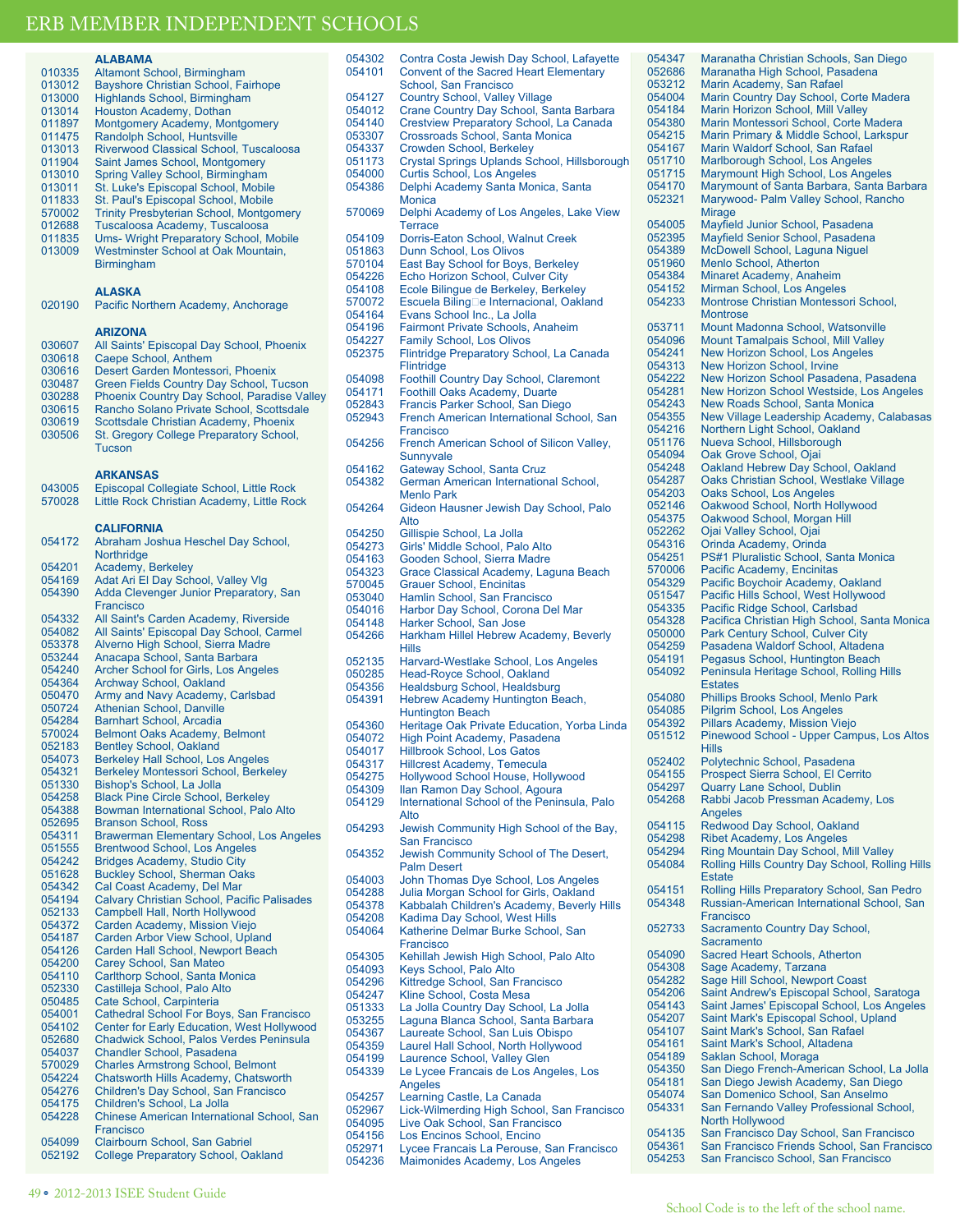| 054116 | Santa Barbara Middle School, Santa Barbara      |
|--------|-------------------------------------------------|
| 054087 | Santa Catalina School, Monterey                 |
| 052741 | Santa Fe Christian Schools, Solana Beach        |
| 054312 | Sea Crest School, Half Moon Bay                 |
| 054371 | Serra Catholic School, Rancho Santa             |
|        | Margarita                                       |
| 054334 | Seven Arrows Elementary School, Pacific         |
|        | <b>Palisades</b>                                |
| 054070 | Seven Hills School, Walnut Creek                |
| 054262 | <b>Shalhevet High School, Los Angeles</b>       |
| 054381 | Shu Ren International School, Richmond          |
| 054121 | Sierra Canyon School, Chatsworth                |
| 054091 | Sinai Akiba Academy, Los Angeles                |
| 054377 | Singing Pines Outdoor Education, Big Bear       |
|        | Lake                                            |
| 054239 | Soille San Diego Hebrew Day School, San         |
|        | Diego                                           |
| 054136 | Sonoma Country Day School, Santa Rosa           |
| 570039 | South Hills Academy, West Covina                |
| 054261 | South Peninsula Hebrew Day School,              |
|        | Sunnyvale                                       |
| 053161 | Southwestern Academy, San Marino                |
| 054223 | St. Anne School, Laguna Niguel                  |
| 054209 | St. John's Episcopal School, Rancho Santa       |
|        | Margarita                                       |
| 054114 | St. Margaret's Episcopal School, San Juan       |
|        | Capistrano                                      |
| 054245 | St. Mary's School, Aliso Viejo                  |
| 054141 | St. Matthew's Episcopal Day School, San         |
|        | Mateo                                           |
| 054075 | St. Matthew's Parish School, Pacific            |
|        | <b>Palisades</b>                                |
| 054138 | St. Michael's Episcopal Day School,             |
|        | Carmichael                                      |
| 054315 | St. Patrick's Episcopal Day School, Thousand    |
|        | Oaks                                            |
| 054150 | St. Paul's Episcopal School, Oakland            |
| 054159 | Stephen S. Wise Temple- Elementary School,      |
|        | <b>Los Angeles</b>                              |
| 052435 | <b>Stevenson School, Carmel</b>                 |
| 054100 | Stuart Hall for Boys/Schools of the Sacred      |
|        | Heart, San Francisco                            |
| 054326 | Sugar Bowl Academy, Norden                      |
| 054393 | <b>Synapse School, Menlo Park</b>               |
| 054346 | Tarbut V'Torah Community Day School, Irvine     |
| 054160 | Tehiyah Day School, El Cerrito                  |
| 054267 | Temple Beth Hillel Day School, Valley Village   |
| 054238 | <b>Temple Emanuel Academy Day School,</b>       |
|        | <b>Beverly Hills</b>                            |
| 054225 | Temple Israel Of Hollywood Day School, Los      |
|        | <b>Angeles</b>                                  |
| 052265 | <b>Thacher School, Ojai</b>                     |
| 054007 | Town School for Boys, San Francisco             |
| 054365 | <b>Trinity Classical Academy, Valencia</b>      |
| 054185 | <b>Trinity School, Menlo Park</b>               |
| 054174 | <b>Turning Point School, Culver City</b>        |
| 054149 | Valley Beth Shalom Day School, Encino           |
| 054119 | <b>Valley Preparatory School, Redlands</b>      |
| 050423 | <b>Viewpoint School, Calabasas</b>              |
| 054179 | <b>Village School, Pacific Palisades</b>        |
| 054327 | Vistamar School, El Segundo                     |
| 054066 | Walden School, Pasadena                         |
| 054363 | <b>Waldorf School of Orange County, Costa</b>   |
|        | <b>Mesa</b>                                     |
| 054078 | Warren-Walker School, San Diego                 |
| 054271 | <b>Waverly School, Pasadena</b>                 |
| 050600 | <b>Webb Schools, Claremont</b>                  |
| 054173 | Weizmann Day School, Pasadena                   |
| 054283 | Wesley School, North Hollywood                  |
| 054210 | <b>Westerly School, Long Beach</b>              |
| 054197 | <b>Westland School, Los Angeles</b>             |
| 052420 | Westridge School, Pasadena                      |
| 054214 | Westside Neighborhood School, Los Angeles       |
| 054122 | <b>Wildwood School, Los Angeles</b>             |
| 054235 | <b>Willows Community School, Culver City</b>    |
| 054322 | <b>Wilshire Private School, Los Angeles</b>     |
| 053323 | <b>Windward School, Los Angeles</b>             |
| 054373 | <b>Woodland School, Portola Valley</b>          |
| 052527 | <b>Woodside Priory School, Portola Valley</b>   |
| 054230 | Yavneh Day School, Los Gatos                    |
| 570032 | <b>Yeshiva University Boys High School, Los</b> |
|        | Angeles                                         |
| 054370 | Yeshiva University Girls High School, Los       |
|        | Angeles                                         |
| 054269 | Yeshivat Yavneh Hebrew Academy, Los             |
|        | Angeles                                         |

|                  | <b>COLORADO</b>                                                                       |
|------------------|---------------------------------------------------------------------------------------|
| 061704           | Alexander Dawson School, Lafayette                                                    |
| 061720           | Aspen Country Day School, Aspen                                                       |
| 570011           | <b>Boulder Country Day School, Boulder</b>                                            |
| 060393           | Colorado Academy, Denver                                                              |
| 061713<br>061710 | Colorado International School, Denver<br>Evergreen Country Day School, Evergreen      |
| 061715           | <b>Friends School, Boulder</b>                                                        |
| 061700           | <b>Graland Country Day School, Denver</b>                                             |
| 060530           | Kent Denver School, Englewood                                                         |
| 061721           | Lowell Whiteman Primary School, Steamboat                                             |
|                  | <b>Springs</b>                                                                        |
| 061709           | Montessori School of Denver, Denver                                                   |
| 061705           | St. Anne's Episcopal School, Denver                                                   |
| 570040           | St. Elizabeth's School, Denver                                                        |
| 061708<br>061711 | <b>Stanley British Primary School, Denver</b><br>Telluride Mountain School, Telluride |
| 061384           | Vail Mountain School, Vail                                                            |
|                  |                                                                                       |
|                  | <b>CONNECTICUT</b>                                                                    |
| 071113           | Beacon At Greenwich Education Group,                                                  |
|                  | Stamford                                                                              |
| 070211           | <b>Brunswick School, Greenwich</b>                                                    |
| 070850           | Chase Collegiate School, Waterbury                                                    |
| 070095<br>070245 | Cheshire Academy, Cheshire                                                            |
| 070796           | <b>Choate Rosemary Hall, Wallingford</b><br>Christian Heritage School, Trumbull       |
| 071103           | Cold Spring School, New Haven                                                         |
| 070220           | Convent of the Sacred Heart, Greenwich                                                |
| 071032           | <b>Country School, Madison</b>                                                        |
| 071089           | Eagle Hill School, Greenwich                                                          |
| 071084           | Easton Country Day School, Easton                                                     |
| 071088           | Ezra Academy, Woodbridge                                                              |
| 071008<br>071033 | Fairfield Country Day School, Fairfield                                               |
| 071087           | Foote School, New Haven<br>Fraser-Woods School, Newtown                               |
| 070915           | Greens Farms Academy, Greens Farms                                                    |
| 070235           | Greenwich Academy, Greenwich                                                          |
| 071009           | Greenwich Country Day School, Greenwich                                               |
| 070258           | Hamden Hall Country Day School, Hamden                                                |
| 070490           | <b>Hopkins School, New Haven</b>                                                      |
| 070335<br>071110 | Hotchkiss School, Lakeville<br>Hudson Country Montessori School, Danbury              |
| 071013           | Independent Day School, Middlefield                                                   |
| 070012           | Indian Mountain School, Lakeville                                                     |
| 070720           | King, Stamford                                                                        |
| 071016           | Long Ridge School, Stamford                                                           |
| 071111           | <b>Mead School, Stamford</b>                                                          |
| 070210           | Miss Porter's School, Farmington                                                      |
| 071086           | Montessori School, Wilton                                                             |
| 071020<br>071021 | Mooreland Hill School, Kensington<br>New Canaan Country School, New Canaan            |
| 071090           | Pear Tree Point School, Darien                                                        |
| 071101           | <b>Pierrepont School, Westport</b>                                                    |
| 071023           | Pine Point School, Stonington                                                         |
| 071025           | <b>Rectory School, Pomfret</b>                                                        |
| 071074           | Ridgefield Academy, Ridgefield                                                        |
| 071027           | Rumsey Hall School, Washington Depot                                                  |
| 071106<br>070460 | Solomon Schechter Academy, New London<br>St. Luke's School, New Canaan                |
| 071030           | St. Thomas's Day School, New Haven                                                    |
| 071091           | <b>Stanwich School, Greenwich</b>                                                     |
| 071037           | Unquowa School, Fairfield                                                             |
| 071071           | Washington Montessori School, New Preston                                             |
| 071102           | Waterside School, Stamford                                                            |
| 071038           | <b>Whitby School, Greenwich</b>                                                       |
| 070130           | <b>Wooster School, Danbury</b>                                                        |
|                  | <b>DELAWARE</b>                                                                       |
| 080311           | Albert Einstein Academy, Wilmington                                                   |
| 080002           | Caravel Academy, Bear                                                                 |
| 080310           | Centreville School Wilmington                                                         |

| 080311 | Albert Einstein Academy, Wilmington           |
|--------|-----------------------------------------------|
| 080002 | Caravel Academy, Bear                         |
| 080319 | Centreville School, Wilmington                |
| 570084 | Geneva Academy, Lincoln                       |
| 080314 | Hockessin Montessori School, Hockessin        |
| 080307 | Independence School, Newark                   |
| 080318 | Pilot School, Inc., Wilmington                |
| 080070 | Sanford School, Hockessin                     |
| 080315 | St. Anne's Episcopal School, Middletown       |
| 080190 | St. Elizabeth High School, Wilmington         |
| 080316 | <b>Tall Oaks Classical School, New Castle</b> |
| 080200 | <b>Tatnall School, Wilmington</b>             |
| 080205 | <b>Tower Hill School, Wilmington</b>          |
| 080210 | Ursuline Academy, Wilmington                  |
| 080160 | Wilmington Friends School, Wilmington         |
| 080309 | Wilmington Montessori School, Wilmington      |
|        |                                               |

|        | <b>DISTRICT OF COLUMBIA</b>                       |
|--------|---------------------------------------------------|
| 570001 | <b>Achievement Preparatory Academy,</b>           |
|        | Washington                                        |
| 090301 | <b>Beauvoir The National Cathedral Elementary</b> |
|        | School, Washington                                |
| 090328 | Capitol Hill Day School, Washington               |
| 090064 | <b>Edmund Burke School, Washington</b>            |
| 090065 | <b>Emerson Preparatory School, Washington</b>     |
| 090345 | <b>Field School, Washington</b>                   |
| 090081 | Georgetown Day School, Washington                 |
| 090333 | Jewish Primary Day School, Washington             |
| 090335 | <b>Lowell School, Washington</b>                  |
| 090115 | Maret School, Washington                          |
| 090135 | National Cathedral School, Washington             |
| 090319 | National Presbyterian School, Washington          |
| 090200 | Sidwell Friends School, Washington                |
| 090165 | St. Albans School, Washington                     |
| 090326 | St. Patrick's Episcopal Day School,               |
|        | Washington                                        |
| 090226 | Washington International School, Washington       |
|        |                                                   |
|        | <b>FLORIDA</b>                                    |
| 102086 | Academy at Ocean Reef, Key Largo                  |
| 102077 | Academy at the Lakes, Land O Lakes                |
| 102036 | Alexander Montessori School Miami                 |

| 102086           | Academy at Ocean Reef, Key Largo                         |
|------------------|----------------------------------------------------------|
| 102077           | Academy at the Lakes, Land O Lakes                       |
| 102036           | Alexander Montessori School, Miami                       |
| 102073           | All Saints' Academy, Winter Haven                        |
| 102068           | American Youth Academy, Tampa                            |
| 102097           | Beaches Episcopal School, Jacksonville                   |
| 102031           | Benjamin School, North Palm Beach                        |
| 101686           | <b>Berkeley Preparatory School, Tampa</b>                |
| 100745           | <b>Bolles School, Jacksonville</b>                       |
| 100511           | <b>Canterbury School, Fort Myers</b>                     |
| 102010           | Canterbury School of Florida, St Petersburg              |
| 101047           | Carrollton School of the Sacred Heart, Miami             |
| 101206           | <b>Community School of Naples, Naples</b>                |
| 102111           | Cornerstone School, Ocala                                |
| 102084           | Country Day School, Largo                                |
| 102070           | Creative Learning Academy, Pensacola                     |
| 102063           | Donna Klein Jewish Academy, Boca Raton                   |
| 570073           | Episcopal Day School, Pensacola                          |
| 102049           | Episcopal School of Jacksonville, Jacksonville           |
| 102115           | Esformes Hebrew Academy School, Ormond<br><b>Beach</b>   |
| 102090           | First Academy, Orlando                                   |
| 102100           | Geneva School, Winter Park                               |
| 102114           | Good Shepherd Episcopal School, Tequesta                 |
| 100412           | <b>Gulf Stream School, Gulf Stream</b>                   |
| 102093           | Hale Academy, Ocala                                      |
| 570125           | Holy Comforter Episcopal School,                         |
|                  |                                                          |
| 102098           | <b>Tallahassee</b>                                       |
| 102080           | <b>Independent Day School, Tampa</b>                     |
|                  | Jacksonville Country Day School,                         |
| 101294           | <b>Jacksonville</b>                                      |
|                  | Lake Highland Preparatory School, Orlando                |
| 102109<br>102104 | Lake Mary Preparatory School, Lake Mary                  |
|                  | Lehrman Community Day School, Miami<br><b>Beach</b>      |
| 102125           | Mary Help of Christians Catholic School,                 |
|                  | Parkland                                                 |
| 102029           | Miami Country Day School, Miami                          |
| 102120           | Montessori School of East Orlando, Orlando               |
| 101185           | Montverde Academy, Montverde                             |
| 102113           | Newgate-Field School, Sarasota                           |
| 102082           | North Broward Preparatory Schools, Coconut               |
|                  | <b>Creek</b>                                             |
| 102016           | Out-Of-Door Academy, Sarasota                            |
| 102121           | Oxbridge Academy of the Palm Beaches,                    |
|                  | West Palm Beach                                          |
| 101340           | Palm Beach Day Academy, Inc., Palm Beach                 |
| 101055           | Palmer Trinity School, Palmetto Bay                      |
| 102105           | Parke House Academy, Winter Park                         |
| 100495           | Pine Crest Preparatory School, Ft Lauderdale             |
| 100126           | Pine Crest School, Boca Raton                            |
| 102039           | Pine School, Stuart                                      |
| 102124           | Pinewood Acres School, Miami                             |
| 102106           | Providence School, Jacksonville                          |
| 570057           | Riverbend Academy, Ormond Beach                          |
| 102079           | Riverside Presbyterian Day School,                       |
|                  | <b>Jacksonville</b>                                      |
| 100132           | Saint Andrew's School, Boca Raton                        |
| 100793           | Saint Edward's School, Vero Beach                        |
| 102001           | Saint John's Episcopal Parish Day School,                |
|                  |                                                          |
| 102047           | <b>Tampa</b><br>Saint Joseph's Episcopal School, Boynton |
|                  | Beach                                                    |
| 102037           | Saint Mark's Episcopal School, Ft Lauderdale             |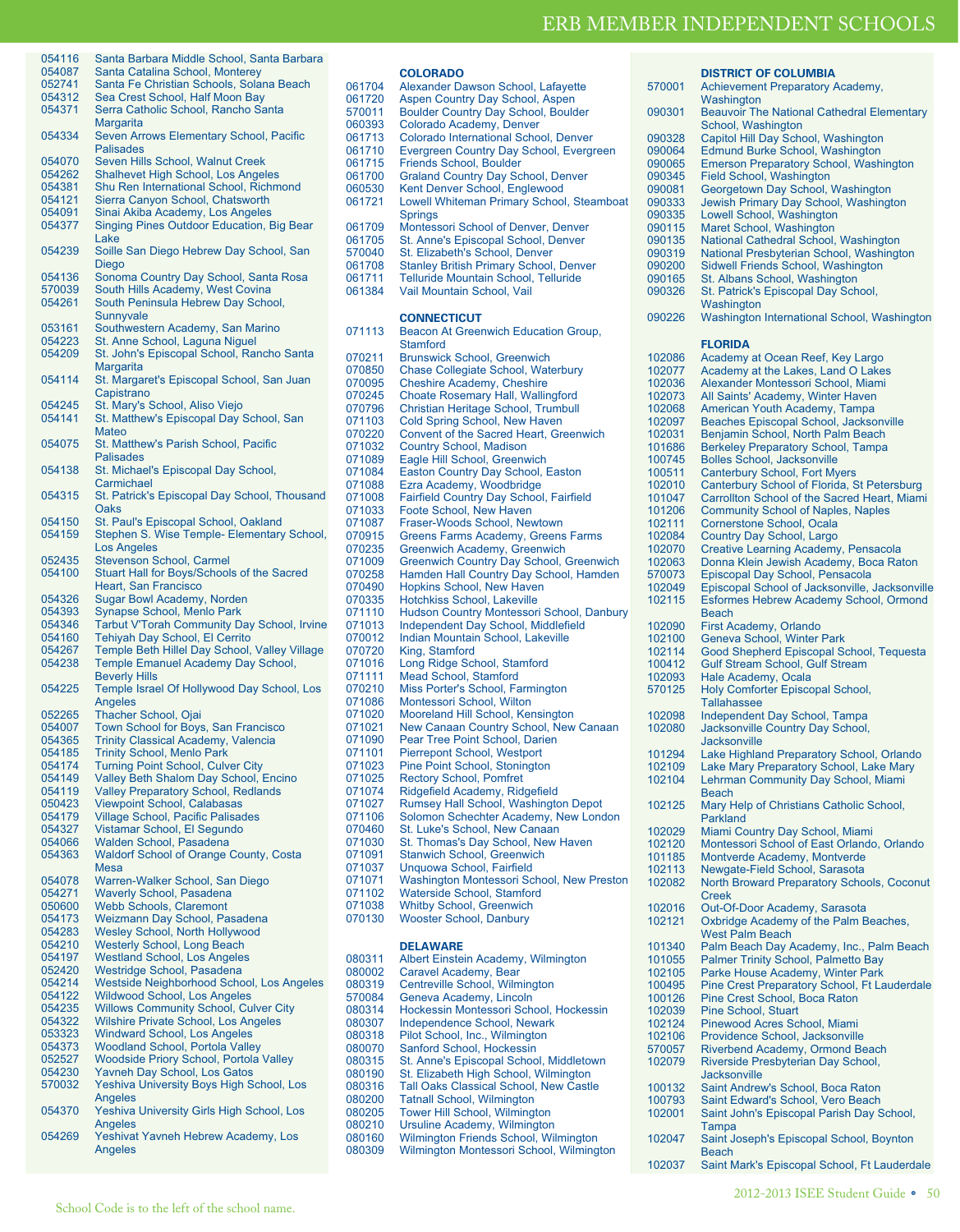| 102003 | Saint Paul's School, Clearwater                   |
|--------|---------------------------------------------------|
| 100148 | Saint Stephen's Episcopal School, Bradenton       |
| 102083 | San Jose Episcopal Day School, Jacksonville       |
| 102026 | Shorecrest Preparatory School, St Petersburg      |
|        |                                                   |
| 101275 | St. John's Country Day School, Orange Park        |
| 102081 | St. Mark's Episcopal Day School, Jacksonville     |
| 102056 | St. Mark's Episcopal School, Palm Beach           |
|        | Gardens                                           |
|        |                                                   |
| 102002 | St. Mary's Episcopal Day School, Tampa            |
| 102122 | St. Petersburg Christian School, St               |
|        | Petersburg                                        |
| 102004 |                                                   |
|        | St. Stephen's Episcopal Day School, Miami         |
| 101729 | <b>Tampa Preparatory School, Tampa</b>            |
| 102089 | Trinitas Christian School, Pensacola              |
| 101898 | <b>Trinity Preparatory School, Winter Park</b>    |
| 100347 | University School of Nova S.E. Univ., Ft          |
|        |                                                   |
|        | Lauderdale                                        |
| 570003 | <b>Walden Community School, Winter Park</b>       |
| 100492 | Westminster Academy, Ft Lauderdale                |
| 102096 | Windermere Preparatory School, Windermere         |
|        |                                                   |
|        |                                                   |
|        | <b>GEORGIA</b>                                    |
|        |                                                   |
| 113398 | Alfred & Adele Davis Academy, Atlanta             |
| 110113 | <b>Athens Academy, Athens</b>                     |
| 113428 | Atlanta Academy, Roswell                          |
| 113405 | Atlanta Girls' School, Atlanta                    |
|        |                                                   |
| 113390 | Atlanta International School, Atlanta             |
| 110278 | Augusta Preparatory Day School, Martinez          |
| 110822 | <b>Brookstone School, Columbus</b>                |
| 112970 | <b>Brookwood School, Thomasville</b>              |
|        |                                                   |
| 113386 | <b>Bulloch Academy, Statesboro</b>                |
| 113408 | Children's School, Atlanta                        |
| 570085 | Cornerstone Christian Academy, Peachtree          |
|        | <b>Corners</b>                                    |
|        |                                                   |
| 111276 | Counterpane School, Fayetteville                  |
| 570053 | Covenant Academy, Macon                           |
| 112585 | Darlington School, Rome                           |
| 113431 | Deerfield-Windsor School, Albany                  |
| 113422 |                                                   |
|        | Effingham Christian School, Rincon                |
| 113391 | Episcopal Day School, Augusta                     |
| 113412 | First Presbyterian Day School, Macon              |
| 110167 | <b>Galloway School, Atlanta</b>                   |
| 570033 | Gatewood Schools, Eatonton                        |
|        |                                                   |
| 112278 | <b>Greater Atlanta Christian School, Norcross</b> |
| 113401 | Greenfield Hebrew Academy, Atlanta                |
| 113382 | Hancock Day School, Savannah                      |
| 113411 | Heritage Preparatory School, Atlanta              |
|        |                                                   |
| 113392 | Holy Innocents' Episcopal School, Atlanta         |
| 113416 | Holy Spirit Preparatory School, Atlanta           |
| 113415 | King's Ridge Christian School, Alpharetta         |
| 111763 | La Grange Academy, Lagrange                       |
| 111388 | Lakeview Academy, Gainesville                     |
|        |                                                   |
| 110185 | Lovett School, Atlanta                            |
| 110195 | Marist School, Atlanta                            |
| 113414 | Mount Vernon Presbyterian School, Atlanta         |
| 570023 | Mt. Bethel Christian Academy, Marietta            |
|        | Notre Dame Academy, Duluth                        |
| 113418 |                                                   |
| 110607 | Oak Mountain Academy, Carrollton                  |
| 110217 | Pace Academy, Atlanta                             |
| 112460 | Rabun Gap-Nacoochee School, Rabun Gap             |
|        |                                                   |
| 113430 | Saint Benedict's Episcopal Day School,            |
|        | Smyrna                                            |
| 112700 | Savannah Country Day School, Savannah             |
| 113424 | Southern Union Conference, Decatur                |
| 112681 | St. Andrew's School, Savannah                     |
|        |                                                   |
| 113403 | St. George's Episcopal School, Milner             |
| 113404 | St. Martin's Episcopal School, Atlanta            |
| 113423 | <b>Strong Rock Christian School, Locust Grove</b> |
| 113421 |                                                   |
|        | <b>Walker School, Marietta</b>                    |
| 113402 | <b>Wesleyan School, Norcross</b>                  |
| 110302 | Westminster Schools of Augusta, Augusta           |
| 113413 | <b>Whitefield Academy, Mableton</b>               |
| 110797 | Woodward Academy, College Park                    |
|        |                                                   |
|        |                                                   |
|        | <b>HAWAII</b>                                     |

| 120198<br>120100<br>570027 | Seabury Hall, Makawao<br>St. Andrew's Priory School, Honolulu<br><b>Trinity Christian School, Kailua</b> |
|----------------------------|----------------------------------------------------------------------------------------------------------|
| 130692<br>130307<br>130691 | <b>IDAHO</b><br>Ambrose School, Meridian<br><b>Community School, Sun Valley</b><br>Logos School, Moscow  |
|                            | <b>ILLINOIS</b>                                                                                          |
| 144803                     | <b>Avery Coonley School, Downers Grove</b>                                                               |
| 140672                     | Bernard Zell Anshe Emet Day School,<br>Chicago                                                           |
| 140627                     | Chicago Academy for the Arts, Chicago                                                                    |
| 144862                     | Chicago Jewish Day School, Chicago                                                                       |
| 144863                     | Clapham School, Wheaton                                                                                  |
| 570100                     | College Preparatory School of America,<br>I ombard                                                       |
| 144857                     | Da Vinci Academy, Elgin                                                                                  |
| 141760                     | Elgin Academy, Elgin                                                                                     |
| 140830                     | Francis W. Parker School, Chicago                                                                        |
| 144869                     | <b>Islamic Foundation School, Villa Park</b>                                                             |
| 143706                     | Keith Country Day School, Rockford                                                                       |
| 144802                     | Lake Forest Country Day School, Lake<br><b>Forest</b>                                                    |
| 140935                     | Latin School of Chicago, Chicago                                                                         |
| 144435                     | North Shore Country Day School, Winnetka                                                                 |

120085 Punahou School, Honolulu<br>120095 Sacred Hearts Academy H 120095 Sacred Hearts Academy, Honolulu<br>120198 Seabury Hall Makawao

141335 University Of Chicago Laboratory Schools, Chicago

|        | <b>KANSAS</b>                                 |
|--------|-----------------------------------------------|
| 154010 | University High School of Indiana, Carmel     |
| 154015 | United Christian Academy, Dugger              |
| 154008 | Sycamore School, Indianapolis                 |
| 154007 | St. Richard's School, Indianapolis            |
| 151720 | Park Tudor School, Indianapolis               |
| 154000 | <b>Orchard School, Indianapolis</b>           |
| 154009 | International School of Indiana, Indianapolis |
| 150958 | Evansville Day School, Evansville             |
| 154006 | <b>Canterbury School, Fort Wayne</b>          |
| 154014 | Acacia Academy, Kokomo                        |

| 570022 | Cair Paravel Latin School, Topeka    |
|--------|--------------------------------------|
| 173334 | Classical School of Wichita, Wichita |

| 73334 | Classical School of Wichita. Wichit |  |  |  |  |
|-------|-------------------------------------|--|--|--|--|
|-------|-------------------------------------|--|--|--|--|

173335 Independent School, Wichita

| 182856 | Capital Day School, Frankfort |  |
|--------|-------------------------------|--|
|        |                               |  |

- 
- 
- 
- 
- 
- University Heights Academy, Hopkinsville

### **LOUISIANA**

- 191985 Academy of the Sacred Heart, New Orleans<br>193153 Alexandria Country Day School, Alexandria
- 193153 Alexandria Country Day School, Alexandria
- 193132 Ascension Episcopal School, Lafayette<br>193154 Cedarwood School, Mandeville
	- Cedarwood School, Mandeville
- 193141 Dunham School, Baton Rouge<br>193152 Ecole Bilingue De La Nouvelle
- Ecole Bilingue De La Nouvelle-Orleans, New **Orleans**
- 190207 Episcopal High School of Baton Rouge, Baton Rouge
	- 193133 Episcopal School of Acadiana, Cade<br>193156 Geneva Academy Monroe
	- 193156 Geneva Academy, Monroe<br>192045 Isidore Newman School Ne
		- Isidore Newman School, New Orleans
	- 193157 Jehovah-Jireh Christian Academy, Baton **Rouge**
	- 193155 John Paul the Great Academy, Lafayette<br>192080 Louise S. McGehee School, New Orlean
	- 192080 Louise S. McGehee School, New Orleans<br>191782 Metairie Park Country Day School, Metairi
	- 191782 Metairie Park Country Day School, Metairie<br>193149 New Orleans Jewish Day School Metairie
		-
	- 193149 New Orleans Jewish Day School, Metairie 193158 Parkview Baptist School, Baton Rouge
	- 193127 Saint Paul's Episcopal School, New Orleans
	- 193135 St. Andrew's Episcopal School, New Orleans<br>193147 St. James Episcopal Day School, Baton
	- St. James Episcopal Day School, Baton
	- **Rouge**
	- 193146 St. Luke's Episcopal School, Baton Rouge<br>191784 St. Martin's Episcopal School, Metairie
	- 191784 St. Martin's Episcopal School, Metairie<br>193148 Trinity Episcopal Day School, Baton Re
	- 193148 Trinity Episcopal Day School, Baton Rouge Trinity Episcopal School, New Orleans
	-

# **MAINE**

200445 Hebron Academy, Hebron<br>201188 L'Ecole Francaise du Main 201188 L'Ecole Francaise du Maine, South Freeport North Yarmouth Academy, Yarmouth **MARYLAND** 570086 Auburn School, Silver Spring<br>211232 Baltimore Lutheran School, T 211232 Baltimore Lutheran School, Towson 211193 Banner School, Frederick<br>211188 Barnesville School, Barne 211188 Barnesville School, Barnesville<br>210957 Barrie School, Silver Spring 210957 Barrie School, Silver Spring<br>210811 Beth Tfiloh Dahan Commun Beth Tfiloh Dahan Community School, Pikesville 210040 Boys' Latin School of Maryland, Baltimore 210050 Bryn Mawr School, Baltimore<br>210955 Bullis School, Potomac 210955 Bullis School, Potomac<br>211150 Calvert School Baltimo 211150 Calvert School, Baltimore<br>210650 Calverton School, Hunting 210650 Calverton School, Huntingtown<br>211184 Charles E. Smith Jewish Day S Charles E. Smith Jewish Day School, Rockville 211206 Chesapeake Academy, Arnold<br>211200 Christ Episcopal School, Rocky 211200 Christ Episcopal School, Rockville<br>210838 Connelly School of the Holy Child 210838 Connelly School of the Holy Child, Potomac 211151 Country School, Easton<br>211152 Eagle Cove School, Pas 211152 Eagle Cove School, Pasadena<br>211224 Fourth Presbyterian School Po 211224 Fourth Presbyterian School, Potomac<br>211198 Friends Community School, College P Friends Community School, College Park 210090 Friends School of Baltimore, Baltimore<br>210580 Garrison Forest School Owings Mills 210580 Garrison Forest School, Owings Mills<br>211213 Gerstell Academy, Finksburg 211213 Gerstell Academy, Finksburg<br>210095 Gilman School, Baltimore 210095 Gilman School, Baltimore<br>211153 Glenelg Country School, B 211153 Glenelg Country School, Ellicott City<br>211204 Grace Episcopal Day School, Kensir 211204 Grace Episcopal Day School, Kensington 211158 Green Acres School, Rockville<br>210362 Gunston Day School, Centrevil 210362 Gunston Day School, Centreville 211191 Harford Day School, Bel Air 211216 Harford Friends School, Street 210255 Holton-Arms School, Bethesda<br>211214 Jemicy School, Owings Mills 211214 Jemicy School, Owings Mills<br>211190 John Hopkins University, Co 211190 John Hopkins University, Columbia<br>210013 Key School, Annapolis 210013 Key School, Annapolis<br>211180 Krieger Schechter Dav 211180 Krieger Schechter Day School, Baltimore<br>210260 Landon School, Bethesda 210260 Landon School, Bethesda<br>211030 Lovola Blakefield, Baltimor 211030 Loyola Blakefield, Baltimore<br>211228 Maryland International Day 211228 Maryland International Day School, Oxon Hill<br>210300 Maryvale Preparatory School, Brooklandville 210300 Maryvale Preparatory School, Brooklandville<br>210750 McDonogh School, Owings Mills 210750 McDonogh School, Owings Mills<br>210956 Melvin J. Berman Hebrew Acade 210956 Melvin J. Berman Hebrew Academy, Rockville<br>211230 New Covenant Christian School, Abingdon 211230 New Covenant Christian School, Abingdon 211166 Norwood School, Bethesda<br>210145 Notre Dame Prenaratory Sc 210145 Notre Dame Preparatory School, Towson<br>210590 Oldfields School, Glencoe 210590 Oldfields School, Glencoe<br>210812 Park School, Baltimore 210812 Park School, Baltimore<br>211223 Rockbridge Academy, M 211223 Rockbridge Academy, Millersville<br>210180 Roland Park Country School, Balt Roland Park Country School, Baltimore 211160 Salisbury School, Salisbury<br>210937 Sandy Spring Friends Schoo 210937 Sandy Spring Friends School, Sandy Spring<br>210945 Severn School, Severna Park 210945 Severn School, Severna Park<br>211209 Shoshana S. Cardin Jewish C Shoshana S. Cardin Jewish Community H.S., **Baltimore** 211222 St. Andrew's Episcopal School, Potomac<br>211202 St. Anne's School of Annapolis. Annapoli 211202 St. Anne's School of Annapolis, Annapolis<br>211161 St. James Academy, Monkton 211161 St. James Academy, Monkton<br>211172 St. John's Episcopal School. C 211172 St. John's Episcopal School, Olney<br>211226 St. John's Parish Day School, Ellico 211226 St. John's Parish Day School, Ellicott City<br>211212 St. Martin's in-the-Field Day School, Seve St. Martin's in-the-Field Day School, Severna Park 210295 St. Paul's School, Brooklandville<br>210296 St. Paul's School for Girls, Brook 210296 St. Paul's School for Girls, Brooklandville<br>210990 St. Timothy's School. Stevenson 210990 St. Timothy's School, Stevenson<br>210252 Stone Ridge School of the Sacre Stone Ridge School of the Sacred Heart, Bethesda 211220 Trinity School Of Frederick, Frederick<br>211171 Waldorf School of Baltimore, Baltimor 211171 Waldorf School of Baltimore, Baltimore 090329 Washington Episcopal School, Bethesda<br>211195 Woods Academy, Bethesda 211195 Woods Academy, Bethesda<br>211217 Woodstream Christian Acad Woodstream Christian Academy, Mitchellville **MASSACHUSETTS** 570087 Academy at Foxborough, Foxborough 222640 Advent School, Boston<br>222757 Andover School of Mon 222757 Andover School of Montessori, Andover<br>222619 Applewild School, Fitchburg 222619 Applewild School, Fitchburg 570031 Atlantic Union Conference, South Lancaster

2012-2013 ISEE Student Guide O 51

221818 Austin Preparatory Schoolav, Reading

222725 Atrium School, Watertown

**KENTUCKY** 182862 Islamic School of Louisville, Louisville<br>181575 Kentucky Country Day School, Louisvi 181575 Kentucky Country Day School, Louisville<br>182850 Lexington School Lexington 182850 Lexington School, Lexington<br>181570 Louisville Collegiate School 181570 Louisville Collegiate School, Louisville<br>182861 Trinity Christian Academy, Lexington 182861 Trinity Christian Academy, Lexington<br>181211 University Heights Academy, Hopkins

Pacific Buddhist Academy, Honolulu

- 
- 
- 
- 
- 120280 Clearview Christian Girls' School, Pukalani,<br>120030 Hawaii Baptist Academy, Honolulu 120030 Hawaii Baptist Academy, Honolulu<br>120150 Hawaii Preparatory Academy, Kam 120150 Hawaii Preparatory Academy, Kamuela<br>120273 Holy Nativity School, Honolulu 120273 Holy Nativity School, Honolulu<br>120040 Iolani School, Honolulu 120040 Iolani School, Honolulu<br>120284 Island School, Lihue 120284 Island School, Lihue<br>120055 Kamehameha Schoo Kamehameha Schools/Bishop Estate, Honolulu 120036 La Pietra-Hawaii School For Girls, Honolulu<br>120276 Le Jardin Academy, Kailua 120276 Le Jardin Academy, Kailua<br>120283 Maui Preparatory Academy 120283 Maui Preparatory Academy, Lahaina

- -

### **INDIANA**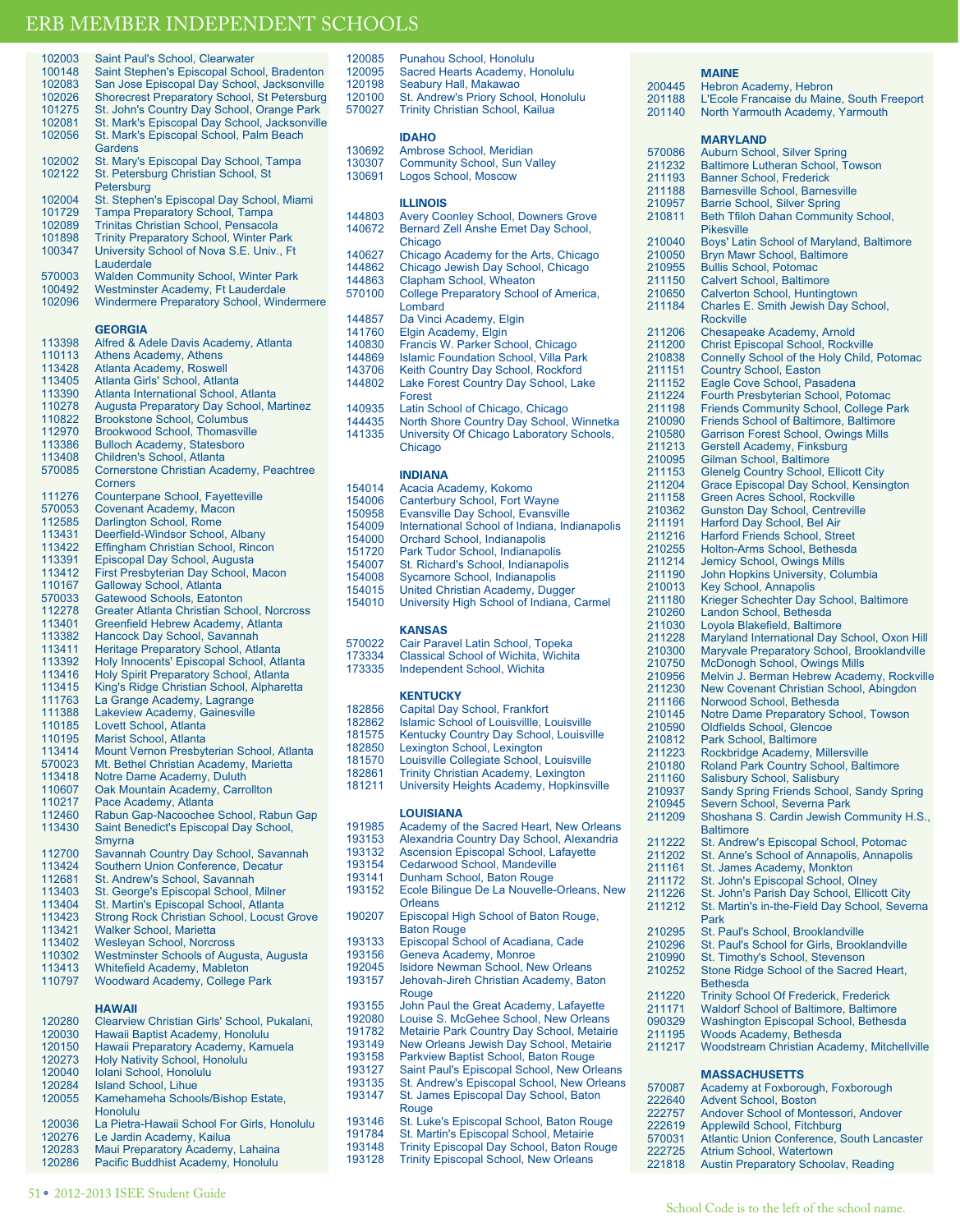Joplin

263797 Summit Preparatory School, Springfield<br>263780 Thomas Jefferson Independent Day Sch

Thomas Jefferson Independent Day School,

| 220595           | Beaver Country Day School, Chestnut Hill                                       |
|------------------|--------------------------------------------------------------------------------|
| 222601           | <b>Belmont Day School, Belmont</b>                                             |
| 220120           | <b>Belmont Hill School, Belmont</b>                                            |
| 222622           | <b>Bement School, Deerfield</b>                                                |
| 222654           | <b>Berkshire Country Day School, Lenox</b>                                     |
| 221900           | <b>Berkshire School, Sheffield</b>                                             |
| 220180           | Boston College High School, Boston                                             |
| 888888           | <b>Boston Public Schools, Boston</b>                                           |
| 222754           | Boston Trinity Academy, Hyde Park                                              |
| 220600           | Brimmer and May School, Chestnut Hill                                          |
| 222602           | Brookwood School, Inc., Manchester                                             |
| 220475           | Buckingham Browne & Nichols, Cambridge                                         |
| 222623           | Cambridge Friends School, Cambridge                                            |
| 222350           | <b>Cambridge School of Weston, Weston</b>                                      |
| 221713           | Cape Cod Academy, Osterville                                                   |
| 222363           | <b>Catholic Memorial School, West Roxbury</b>                                  |
| 222604           | <b>Charles River School, Dover</b>                                             |
| 222705<br>222696 | <b>Chestnut Hill School, Chestnut Hill</b><br>Cohen Hillel Academy, Marblehead |
| 220222           | <b>Commonwealth School, Boston</b>                                             |
| 220640           | Concord Academy, Concord                                                       |
| 222765           | Covenant Christian Academy, Peabody                                            |
| 222773           | Covenant School, Arlington                                                     |
| 222275           | Dana Hall School, Wellesley                                                    |
| 222605           | Dedham Country Day School, Dedham                                              |
| 220685           | Deerfield Academy, Deerfield                                                   |
| 222606           | Derby Academy, Hingham                                                         |
| 222607           | <b>Dexter School, Brookline</b>                                                |
| 222608           | Eaglebrook School, Deerfield                                                   |
| 222778           | <b>Eastern Point Day School, Gloucester</b>                                    |
| 222609           | Fay School, Southborough                                                       |
| 222610           | Fenn School, Concord                                                           |
| 222611           | <b>Fessenden School, West Newton</b>                                           |
| 222630           | <b>Friends Academy, North Dartmouth</b>                                        |
| 222698           | <b>Glen Urquhart School, Beverly Farms</b>                                     |
| 221995           | Governor Dummer Academy, Byfield                                               |
| 222771           | Harborlight Montessori School, Beverly                                         |
| 222764           | Hillside School, Marlborough                                                   |
| 222740           | <b>Inly School, Scituate</b>                                                   |
| 222628           | International School of Boston, Cambridge                                      |
| 222749           | Jewish Community Day School, Watertown                                         |
| 222734           | Kehillah Schechter Academy, Norwood                                            |
| 222741           | Kingsley Montessori School Inc., Boston                                        |
| 570081           | <b>Laurel School, Brewster</b>                                                 |
|                  |                                                                                |
| 222701           | Learning Project Elementary School, Boston                                     |
| 222763           | Lesley Ellis School, Arlington                                                 |
| 220495           | Lexington Christian Academy, Lexington                                         |
| 222760           | Lexington Montessori School, Lexington                                         |
| 220305           | Maimonides School, Brookline                                                   |
| 220848           | Marian High School, Framingham                                                 |
| 222637           | <b>Meadowbrook School of Weston, Weston</b>                                    |
| 221430           | Milton Academy, Milton                                                         |
| 220454           | <b>Montrose School, Medfield</b>                                               |
| 222769           | Mother Caroline Academy, Dorchester                                            |
| 570092           | Mount Alvernia High School, Newton                                             |
| 222779           | Nantucket Lighthouse School, Nantucket                                         |
| 222751           | Nantucket New School, Nantucket                                                |
| 222613           | Nashoba Brooks School, Concord                                                 |
| 220330           | Newman School, Boston                                                          |
| 221530           | Newton Country Day School of the Sacred                                        |
|                  | <b>Heart. Newton</b>                                                           |
| 570026           | Newton Montessori School, Newton Center                                        |
| 220680           | Noble and Greenough School, Dedham                                             |
| 220730           | Northfield Mount Hermon School, Mount                                          |
|                  | <b>Hermon</b>                                                                  |
| 222726           | Oak Meadow Montessori School, Littleton                                        |
| 222643           | Park School, Brookline                                                         |
| 222761           | Park Street School, Boston                                                     |
| 220030           | <b>Phillips Academy, Andover</b>                                               |
| 222723           | Phoenix School, Salem                                                          |
| 222614           | <b>Pike School, Andover</b>                                                    |
| 222776           | Pine Cobble School, Williamstown                                               |
| 222013           | Pingree School, South Hamilton                                                 |
| 222744           | Rashi School, Dedham                                                           |
| 222704           | <b>Riverbend School, South Natick</b>                                          |
| 220610           | Rivers School, Weston                                                          |
| 220345           | Roxbury Latin School, West Roxbury                                             |
| 222770           | Samuel Fuller School, Middleborough                                            |
| 222616           | Shady Hill School, Cambridge                                                   |
| 222638           | <b>Shore Country Day School, Beverly</b>                                       |
| 222688           | Solomon Schechter Day School, Newton                                           |
| 222759           | South Shore Christian Academy, Weymouth                                        |
| 222733<br>570103 | Southfield School, Brookline                                                   |
| 221545           | St. Mark's School, Southborough                                                |
| 222739           | St. Sebastian's School, Needham<br><b>Steppingstone Foundation, Boston</b>     |

| 220425 | <b>Thayer Academy, Braintree</b>                               | 263105           | Thomas Jefferson School, Saint Louis                               |
|--------|----------------------------------------------------------------|------------------|--------------------------------------------------------------------|
| 222767 | <b>Tobin School, Natick</b>                                    | 260670           | Villa Duchesne / Oak Hill School, Saint Louis                      |
| 222644 | <b>Tower School, Marblehead</b>                                | 263788           | <b>Visitation Academy, Saint Louis</b>                             |
| 220725 | Williston Northampton School, Easthampton                      | 570070           | Westminster Christian Academy, Town and                            |
| 220405 | Winsor School, Boston                                          |                  | Country                                                            |
| 222774 | <b>Woodward School, Quincy</b>                                 | 263793           | Whitefield Academy, Kansas City                                    |
| 222545 | Worcester Academy, Worcester                                   | 263774           | <b>Whitfield School, Saint Louis</b>                               |
|        |                                                                | 263755           | Wilson School, Saint Louis                                         |
|        | <b>MICHIGAN</b>                                                |                  |                                                                    |
| 570114 | Christian Leadership Academy, Troy                             |                  | <b>MONTANA</b>                                                     |
| 230355 | Cranbrook Schools, Bloomfield Hills                            | 271501           | Mission Valley Christian Academy, Polson                           |
| 230330 | Detroit Country Day School, Beverly Hills                      | 271502           | Petra Academy, Bozeman                                             |
| 233973 | Emerson School, Ann Arbor                                      |                  |                                                                    |
| 233951 | Grosse Pointe Academy, Grosse Pointe                           |                  | <b>NEBRASKA</b>                                                    |
| 233979 | Hillel Day School of Metropolitan Detroit,                     | 281695           | Brownell-Talbot School, Omaha                                      |
|        | <b>Farmingtn Hills</b>                                         |                  |                                                                    |
| 233980 | Kalamazoo Country Day School, Portage                          |                  | <b>NEVADA</b>                                                      |
| 233981 | Kazoo School, Kalamazoo                                        | 290505           | Adelson Educational Campus, Las Vegas                              |
| 233984 | Kingsbury Country Day School, Oxford                           | 290506           | Alexander Dawson School, Las Vegas                                 |
| 230363 | Roeper School, Bloomfield Hills                                | 290508           | Henderson International School, Henderson                          |
| 570052 | Southfield Christian School, Southfield                        | 290507           | Lake Tahoe School, Incline Village                                 |
| 231820 | University Liggett School, Grosse Pointe                       | 290501           | Meadows School, Las Vegas                                          |
|        |                                                                | 290504           | Sage Ridge School, Reno                                            |
|        | <b>MINNESOTA</b>                                               | 290509           | Solomon Schechter Day School Of Las                                |
| 241635 | <b>Blake School, Hopkins</b>                                   |                  | Vegas, Las Vegas                                                   |
| 241592 | <b>Breck School, Minneapolis</b>                               | 570020           | <b>Tahoe Expedition Academy, Incline Village</b>                   |
| 242240 | Convent of the Visitation School, Mendota                      | 290510           | Yeshiva Day School of Las Vegas,                                   |
|        | <b>Heights</b>                                                 |                  | Henderson                                                          |
| 242813 | French Academy Of Minnesota, Minneapolis                       |                  |                                                                    |
| 242811 | Friends School of Minnesota, Saint Paul                        |                  | <b>NEW HAMPSHIRE</b>                                               |
| 242806 | International School of Minnesota, Eden                        | 300689           | Crossroads Academy, Lyme                                           |
|        | Prairie                                                        | 300358           |                                                                    |
| 240640 | Marshall School, Duluth                                        |                  | Derryfield School, Manchester<br>Phillips Exeter Academy, Exeter   |
| 242277 | Mounds Park Academy, Saint Paul                                | 300185<br>300110 |                                                                    |
| 242814 | Nova Classical Academy, Saint Paul                             |                  | St. Paul's School, Concord                                         |
| 242816 | Providence Academy, Plymouth                                   |                  |                                                                    |
| 570013 | Rochester Arts and Science Academy,                            |                  | <b>NEW JERSEY</b>                                                  |
|        | Rochester                                                      | 311939           | All Saints Episcopal Day School, Hoboken                           |
| 242809 | Saint Thomas Academy, Mendota Heights                          | 310770           | <b>Bishop Eustace Preparatory School,</b>                          |
| 240810 | Shattuck-St. Mary's School, Faribault                          |                  | Pennsauken                                                         |
| 242315 | St. Paul Academy and Summit School, Saint                      | 311959           | <b>Cedar Hill Preparatory School, Somerset</b>                     |
|        | Paul                                                           | 311717           | Chapin School, Princeton                                           |
| 242812 | <b>Torah Academy, Minneapolis</b>                              | 311929           | Chatham Day School, Chatham                                        |
|        |                                                                | 311960           | Cherry Blossom Montessori School, Flagtow                          |
|        | <b>MISSISSIPPI</b>                                             | 311954           | Children's Home Montessori School, Cliffside                       |
| 570123 | Chamberlain-Hunt Academy, Port Gibson                          |                  | Park                                                               |
| 252273 | Coast Episcopal School, Long Beach                             | 310165           | Doane Academy, Burlington                                          |
| 253397 | First Presbyterian Day School, Jackson                         | 310355           | Dwight-Englewood School, Englewood                                 |
| 251402 | Jackson Academy, Jackson                                       | 311110           | Eastern Christian School, North Haledon                            |
| 253396 | Lamar School, Meridian                                         | 311705           | Elisabeth Morrow School, Englewood                                 |
| 253393 | Southern Baptist Educational Center,                           | 311911           | <b>Ellison School, Vineland</b>                                    |
|        | Southaven                                                      | 311723           | Far Brook School, Short Hills                                      |
| 251424 | St. Andrew's Episcopal School, Ridgeland                       | 311724           | Far Hills Country Day School, Far Hills                            |
|        |                                                                | 310867           | Friends School Mullica Hill, Mullica Hill                          |
|        |                                                                | 310100           | Gill St. Bernard's School, Gladstone                               |
|        | <b>MISSOURI</b>                                                | 311935           | Golda Och Academy, West Orange                                     |
| 263799 | Andrews Academy Lake Saint Louis, Lake St                      | 311726           | Haddonfield Friends School, Haddonfield                            |
|        | Louis                                                          | 311780           | Hudson School, Hoboken                                             |
| 261605 | <b>Barstow School, Kansas City</b>                             | 311260           | Hun School of Princeton, Princeton                                 |
| 570047 | Central Christian School, St. Louis                            | 311425           | Kent Place School, Summit                                          |
| 263773 | Chesterfield Day School, Chesterfield                          | 310680           | Lawrenceville School, Lawrenceville                                |
| 263794 | Chesterfield Montessori School, Chesterfield                   | 311961           | Marlboro Montessori Academy, Wickatunk                             |
| 263787 | City Academy, Saint Louis                                      | 310815           | Montclair Kimberley Academy, Montclair                             |
| 263778 | College School, Saint Louis                                    | 310830           | Moorestown Friends School, Moorestown                              |
| 263784 | Columbia Independent School, Columbia                          | 310845           | Morristown-Beard School, Morristown                                |
| 263750 | <b>Community School, Saint Louis</b>                           | 310915           | Newark Academy, Livingston                                         |
| 263796 | <b>Covenant Christian School, Saint Louis</b>                  | 311914           | Oak Hill Academy, Lincroft                                         |
| 262941 | <b>Crossroads College Preparatory School,</b>                  | 311430           | Oak Knoll School of the Holy Child, Summit                         |
|        | <b>Saint Louis</b>                                             | 311435           | <b>Oratory Preparatory School, Summit</b>                          |
| 263776 |                                                                | 311703           | Peck School, Morristown                                            |
|        | Forsyth School, Saint Louis                                    |                  |                                                                    |
| 263798 | Fulton School At St. Albans, Saint Albans                      | 311170           | Pennington School, Pennington                                      |
| 260650 | John Burroughs School, Saint Louis                             | 310315           | <b>Pingry School, Short Hills</b>                                  |
| 263792 | Kirk Day School, Saint Louis                                   | 311924           | Princeton Academy of the Sacred Heart,                             |
| 260655 | Mary Institute and Saint Louis Country Day,                    |                  | Princeton                                                          |
|        | <b>Saint Louis</b>                                             | 311265           | Princeton Day School, Princeton                                    |
| 263765 | New City School, Saint Louis                                   | 311336           | <b>Ranney School, Tinton Falls</b>                                 |
| 261715 | Pembroke Hill School, Kansas City                              | 311942           | Red Oaks School, Inc, Morristown                                   |
| 263010 | Principia School, Saint Louis                                  | 311700           | Rumson Country Day School, Rumson                                  |
| 570042 | Providence Classical Christian Academy,                        | 310985           | <b>Rutgers Preparatory School, Somerset</b>                        |
|        | <b>Saint Louis</b>                                             | 311348           | Saddle River Day School, Saddle River                              |
| 263775 | Rohan Woods School, Saint Louis                                | 311928           | St. Philip's Academy, Newark                                       |
| 263751 | Rossman School, Saint Louis                                    | 311905           | Stevens Cooperative School, Hoboken                                |
| 263790 | Saul Mirowitz Day School-Reform Jewish<br>Academy, Saint Louis | 311278           | <b>Stuart Country Day School of the Sacred</b><br>Heart, Princeton |

222746 Summit Montessori School, Framingham<br>221330 Tabor Academy, Marion<br>222621 Tenacre Country Day School, Wellesley 221330 Tabor Academy, Marion 222621 Tenacre Country Day School, Wellesley

220425 Thayer Academy, Braintree<br>222767 Tobin School, Natick **Tobin School, Natick** 

| 271501<br>271502                                                                       | Mission Valley Christian Academy, Polson<br>Petra Academy, Bozeman                                                                                                                                                                                                                                                                                                                                             |
|----------------------------------------------------------------------------------------|----------------------------------------------------------------------------------------------------------------------------------------------------------------------------------------------------------------------------------------------------------------------------------------------------------------------------------------------------------------------------------------------------------------|
| 281695                                                                                 | <b>NEBRASKA</b><br><b>Brownell-Talbot School, Omaha</b>                                                                                                                                                                                                                                                                                                                                                        |
| 290505<br>290506<br>290508<br>290507<br>290501<br>290504<br>290509<br>570020<br>290510 | <b>NEVADA</b><br><b>Adelson Educational Campus, Las Vegas</b><br>Alexander Dawson School, Las Vegas<br>Henderson International School, Henderson<br>Lake Tahoe School, Incline Village<br>Meadows School, Las Vegas<br>Sage Ridge School, Reno<br>Solomon Schechter Day School Of Las<br>Vegas, Las Vegas<br><b>Tahoe Expedition Academy, Incline Village</b><br>Yeshiva Day School of Las Vegas,<br>Henderson |
| 300689                                                                                 | <b>NEW HAMPSHIRE</b><br>Crossroads Academy, Lyme                                                                                                                                                                                                                                                                                                                                                               |
| 300358<br>300185                                                                       | Derryfield School, Manchester<br>Phillips Exeter Academy, Exeter                                                                                                                                                                                                                                                                                                                                               |
| 300110                                                                                 | St. Paul's School, Concord                                                                                                                                                                                                                                                                                                                                                                                     |
|                                                                                        | <b>NEW JERSEY</b>                                                                                                                                                                                                                                                                                                                                                                                              |
| 311939<br>310770                                                                       | All Saints Episcopal Day School, Hoboken<br><b>Bishop Eustace Preparatory School,</b><br>Pennsauken                                                                                                                                                                                                                                                                                                            |
| 311959                                                                                 | Cedar Hill Preparatory School, Somerset                                                                                                                                                                                                                                                                                                                                                                        |
| 311717<br>311929                                                                       | Chapin School, Princeton<br>Chatham Day School, Chatham                                                                                                                                                                                                                                                                                                                                                        |
| 311960                                                                                 | Cherry Blossom Montessori School, Flagtown                                                                                                                                                                                                                                                                                                                                                                     |
| 311954                                                                                 | Children's Home Montessori School, Cliffside<br>Park                                                                                                                                                                                                                                                                                                                                                           |
| 310165                                                                                 | Doane Academy, Burlington                                                                                                                                                                                                                                                                                                                                                                                      |
| 310355                                                                                 | Dwight-Englewood School, Englewood                                                                                                                                                                                                                                                                                                                                                                             |
| 311110<br>311705                                                                       | Eastern Christian School, North Haledon<br>Elisabeth Morrow School, Englewood                                                                                                                                                                                                                                                                                                                                  |
| 311911                                                                                 | Ellison School, Vineland                                                                                                                                                                                                                                                                                                                                                                                       |
| 311723<br>311724                                                                       | Far Brook School, Short Hills<br>Far Hills Country Day School, Far Hills                                                                                                                                                                                                                                                                                                                                       |
| 310867                                                                                 | Friends School Mullica Hill, Mullica Hill                                                                                                                                                                                                                                                                                                                                                                      |
| 310100                                                                                 | Gill St. Bernard's School, Gladstone                                                                                                                                                                                                                                                                                                                                                                           |
| 311935<br>311726                                                                       | Golda Och Academy, West Orange<br>Haddonfield Friends School, Haddonfield                                                                                                                                                                                                                                                                                                                                      |
| 311780                                                                                 | Hudson School, Hoboken                                                                                                                                                                                                                                                                                                                                                                                         |
| 311260                                                                                 | Hun School of Princeton, Princeton                                                                                                                                                                                                                                                                                                                                                                             |
| 311425<br>310680                                                                       | Kent Place School, Summit<br>Lawrenceville School, Lawrenceville                                                                                                                                                                                                                                                                                                                                               |
| 311961                                                                                 | Marlboro Montessori Academy, Wickatunk                                                                                                                                                                                                                                                                                                                                                                         |
| 310815<br>310830                                                                       | Montclair Kimberley Academy, Montclair<br>Moorestown Friends School, Moorestown                                                                                                                                                                                                                                                                                                                                |
| 310845                                                                                 | Morristown-Beard School, Morristown                                                                                                                                                                                                                                                                                                                                                                            |
| 310915                                                                                 | <b>Newark Academy, Livingston</b>                                                                                                                                                                                                                                                                                                                                                                              |
| 311914<br>311430                                                                       | Oak Hill Academy, Lincroft<br>Oak Knoll School of the Holy Child, Summit                                                                                                                                                                                                                                                                                                                                       |
| 311435                                                                                 | <b>Oratory Preparatory School, Summit</b>                                                                                                                                                                                                                                                                                                                                                                      |
| 311703                                                                                 | Peck School, Morristown                                                                                                                                                                                                                                                                                                                                                                                        |
| 311170<br>310315                                                                       | Pennington School, Pennington<br><b>Pingry School, Short Hills</b>                                                                                                                                                                                                                                                                                                                                             |
| 311924                                                                                 | Princeton Academy of the Sacred Heart,                                                                                                                                                                                                                                                                                                                                                                         |
| 311265                                                                                 | Princeton<br>Princeton Day School, Princeton                                                                                                                                                                                                                                                                                                                                                                   |
| 311336                                                                                 | <b>Ranney School, Tinton Falls</b>                                                                                                                                                                                                                                                                                                                                                                             |
| 311942                                                                                 | Red Oaks School, Inc, Morristown                                                                                                                                                                                                                                                                                                                                                                               |
| 311700<br>310985                                                                       | Rumson Country Day School, Rumson<br><b>Rutgers Preparatory School, Somerset</b>                                                                                                                                                                                                                                                                                                                               |
| 311348                                                                                 | Saddle River Day School, Saddle River                                                                                                                                                                                                                                                                                                                                                                          |
| 311928<br>311905                                                                       | St. Philip's Academy, Newark                                                                                                                                                                                                                                                                                                                                                                                   |
| 311278                                                                                 | <b>Stevens Cooperative School, Hoboken</b><br>Stuart Country Day School of the Sacred                                                                                                                                                                                                                                                                                                                          |
|                                                                                        | <b>Heart. Princeton</b>                                                                                                                                                                                                                                                                                                                                                                                        |
|                                                                                        |                                                                                                                                                                                                                                                                                                                                                                                                                |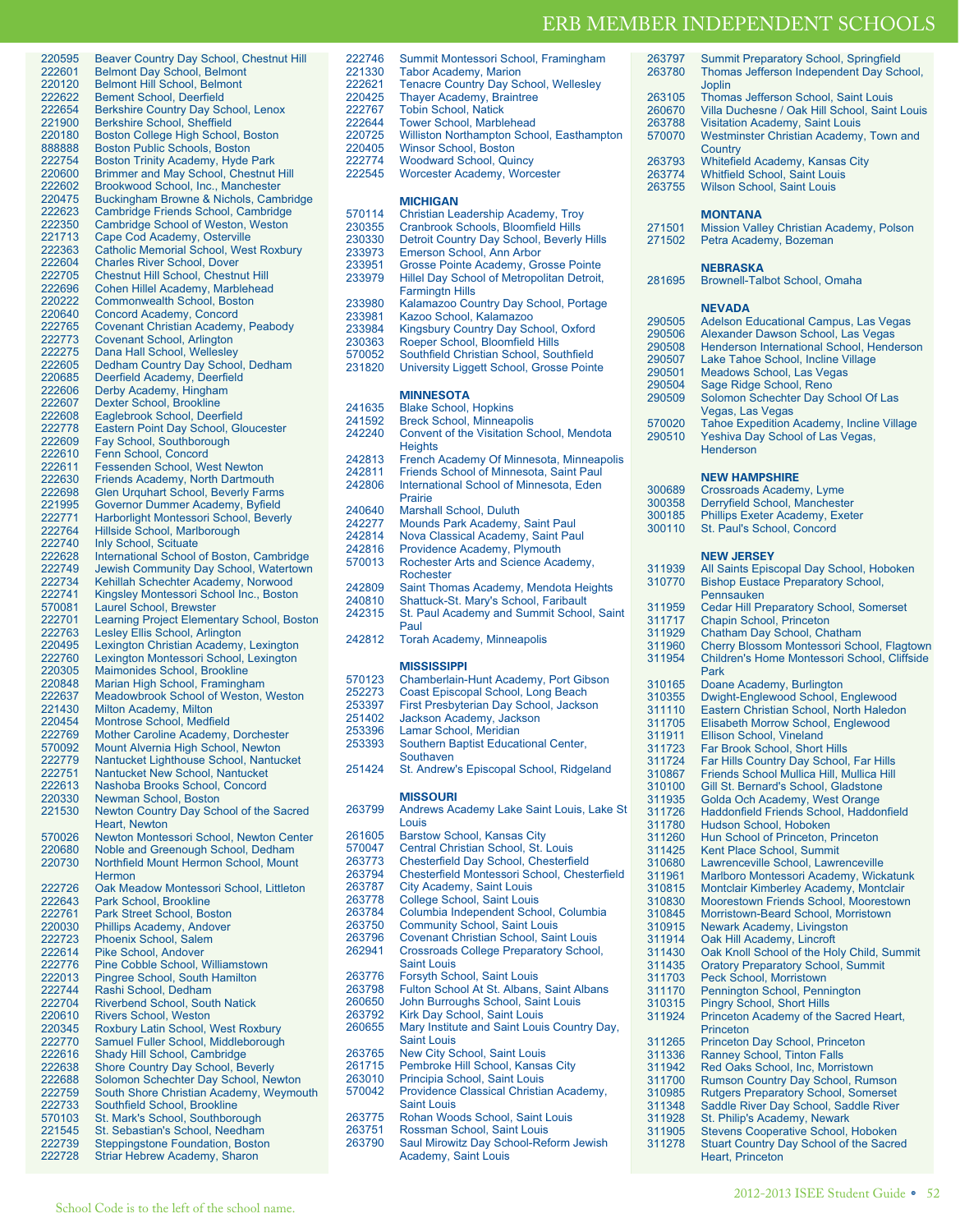| 311922           | <b>Village School For Children, Waldwick</b>                                             |
|------------------|------------------------------------------------------------------------------------------|
| 311230           | Wardlaw-Hartridge School, Edison                                                         |
| 311943           | <b>Wilberforce School, Princeton</b>                                                     |
| 311940           | <b>Willow School, Gladstone</b>                                                          |
| 310860           | <b>Wilson School, Mountain Lakes</b>                                                     |
| 311776           | <b>Woodland Country Day School, Bridgeton</b>                                            |
| 311955           | Yeshiva at the Jersey Shore, Deal Park                                                   |
|                  |                                                                                          |
|                  | <b>NEW MEXICO</b>                                                                        |
|                  |                                                                                          |
| 320003           | Albuquerque Academy, Albuquerque                                                         |
| 320744           | Bosque School, Albuquerque                                                               |
| 320745           | Desert Academy at Santa Fe, Santa Fe<br>Imago Dei Academy, Alamogordo                    |
| 570058           | Manzano Day School, Albuquerque                                                          |
| 320739           |                                                                                          |
| 570025<br>320741 | Oak Grove Classical Academy, Albuquerque<br>Rio Grande School, Santa Fe                  |
| 320626           | Santa Fe Preparatory School, Santa Fe                                                    |
|                  |                                                                                          |
|                  | <b>NEW YORK</b>                                                                          |
| 336632           | Aaron School, New York                                                                   |
| 336539           | Abraham Joshua Heschel School, New York                                                  |
| 336642           | Academy of St. Joseph, New York                                                          |
| 330040           | <b>Albany Academies, Albany</b>                                                          |
| 330035           | Albany Academy, Albany                                                                   |
| 336202           | Alexander Robertson School, New York                                                     |
| 336186           | Allen-Stevenson School, New York                                                         |
| 334785           | Allendale Columbia School. Rochester                                                     |
| 336633           | Alternative School For Math & Science.                                                   |
|                  | Corning                                                                                  |
| 333666           | Avenues: The World School, New York                                                      |
| 336189           | Bank Street School for Children, New York                                                |
| 570061           | Bay Ridge Preparatory School, Brooklyn                                                   |
| 334095           | Beekman School, New York                                                                 |
| 330575           | Berkeley Carroll School, Brooklyn                                                        |
| 333460           | <b>Birch Wathen Lenox School, New York</b>                                               |
| 336648           | <b>Blue School, New York</b>                                                             |
| 336287           | Boys' Club of New York, New York                                                         |
| 333475           | <b>Brearley School, New York</b>                                                         |
| 336656           | British International School of New York, New                                            |
|                  | York                                                                                     |
| 336665           | <b>Brooklyn Amity School, Brooklyn</b>                                                   |
| 330610           | <b>Brooklyn Friends School, Brooklyn</b>                                                 |
| 336596           | Brooklyn Heights Montessori School,                                                      |
|                  | <b>Brooklyn</b>                                                                          |
| 336626           | <b>Brown School, Schenectady</b>                                                         |
| 333490           | <b>Browning School, New York</b>                                                         |
| 336218           | <b>Buckley Country Day School, Roslyn</b>                                                |
| 336191           | <b>Buckley School, New York</b>                                                          |
| 336475           | <b>Caedmon School, New York</b>                                                          |
| 336369           | <b>Cathedral School, New York</b>                                                        |
| 336514           | Cathedral School of the Holy Trinity, New                                                |
|                  | York                                                                                     |
| 333540           | <b>Chapin School, New York</b>                                                           |
| 336364           | <b>Churchill School, New York</b>                                                        |
| 336499           | City and Country School, New York                                                        |
| 333565           | <b>Collegiate School, New York</b>                                                       |
| 333570           | Columbia Grammar & Prep School, New York                                                 |
| 333575           | Convent of the Sacred Heart, New York                                                    |
| 336501           | <b>Corlears School, New York</b>                                                         |
| 333580           | Dalton School, New York                                                                  |
| 336528           | De La Salle Academy, New York                                                            |
| 336332           | <b>Dutchess Day School, Millbrook</b>                                                    |
| 333605           | Dwight School, New York                                                                  |
| 336179           | East Woods School, Oyster Bay                                                            |
| 336652           | Ecole Internationale De New York, New York                                               |
| 336180<br>336242 | Elmwood Franklin School, Inc., Buffalo<br><b>Ethical Culture Fieldston School, Bronx</b> |
| 570066           | Family Life Academy Charter School, Bronx                                                |
| 336578           | French American School of New York,                                                      |
|                  | <b>Mamaroneck</b>                                                                        |
| 332880           | <b>Friends Academy, Locust Valley</b>                                                    |
| 333645           | <b>Friends Seminary, New York</b>                                                        |
| 336647           | <b>Garvey School, Bronx</b>                                                              |
| 336550           | Gateway School of New York, New York                                                     |
| 336610           | Geneva School of Manhattan, New York                                                     |
| 336629           | George Jackson Academy, New York                                                         |
| 336182           | Grace Church School, New York                                                            |
| 336183           | Green Vale School, Brookville                                                            |
| 335540           | Hackley School, Tarrytown                                                                |
| 336587           | Hannah Senesh Community Day School,                                                      |
|                  | <b>Brooklyn</b>                                                                          |
| 336184           | Harbor Country Day School, Saint James                                                   |
| 336641           | Harlem Academy, New York                                                                 |
| 334805           | Harley School, Rochester                                                                 |
| 336335           | Harvey School, Katonah                                                                   |
| 336653           | Hayground School, Bridgehampton                                                          |
| 333815           | <b>Hewitt School, New York</b>                                                           |

334292 Holy Child Academy, Old Westbury 336484 Horace Mann School, Bronx<br>336546 Hunter College Flementary S Hunter College Elementary School, New York 336660 Ideal School of Manhattan, New York<br>336654 International School of Brooklyn, Broo 336654 International School of Brooklyn, Brooklyn<br>333365 Iona Preparatory, New Rochelle 333365 Iona Preparatory, New Rochelle<br>331940 Kew Forest School, Forest Hills 331940 Kew Forest School, Forest Hills<br>334995 Knox School, Nissequogue 334995 Knox School, Nissequogue<br>334041 La Scuola d'Italia G. Marcor 334041 La Scuola d'Italia G. Marconi, New York Leman Manhattan Preparatory School, New York 336195 Little Red School House & Elisabeth Irwin High School, New York 336634 Loudonville Christian School, Loudonville 333755 Loyola School, New York<br>333760 Lycee Francais De New Y 333760 Lycee Francais De New York, New York 336176 Manhattan Country School, New York<br>333025 Manlius Pebble Hill School Dewitt 333025 Manlius Pebble Hill School, Dewitt 336582 Mary McDowell Friends School, Brooklyn 333800 Marymount School of New York, New York 331635 Masters School, Dobbs Ferry 336355 Metropolitan Montessori School, New York 333140 Millbrook School, Millbrook<br>336600 Mizzentop Day School, Pay 336600 Mizzentop Day School, Pawling<br>336607 Montessori Learning Center, Sy 336607 Montessori Learning Center, Syracuse 331080 Nichols School, Buffalo<br>333860 Nightingale-Bamford Sc 333860 Nightingale-Bamford School, New York<br>336273 North Country School, Lake Placid 336273 North Country School, Lake Placid 330790 Packer Collegiate Institute, Brooklyn<br>335230 Park School of Buffalo, Buffalo 335230 Park School of Buffalo, Buffalo<br>336577 Philosophy Day School, New Y 336577 Philosophy Day School, New York<br>330795 Poly Prep Country Day School, Br 330795 Poly Prep Country Day School, Brooklyn 336177 Portledge School, Locust Valley<br>333890 Professional Children's School, 333890 Professional Children's School, New York Rabbi Arthur Schneier Park East Day School, New York 333900 Ramaz, New York 336190 Rippowam-Cisqua School, Bedford 333920 Riverdale Country School, Riverdale 335281 Rockland Country Day School, Congers 336500 Rodeph Sholom School, New York<br>330512 Ross School, East Hampton 330512 Ross School, East Hampton<br>333932 Rudolf Steiner School, New Y 333932 Rudolf Steiner School, New York<br>334965 Rye Country Day School, Rye 334965 Rye Country Day School, Rye<br>336564 Saint Aloysius Education Clinic 336564 Saint Aloysius Education Clinic, New York<br>330817 Saint Ann's School, Brooklyn 330817 Saint Ann's School, Brooklyn 336173 Saint David's School, New York San Miguel Academy Of Newburgh, **Newburgh** 336627 School at Columbia University, New York<br>334972 School of the Holy Child, Rye 334972 School of the Holy Child, Rye<br>336581 Solomon Schechter School of Solomon Schechter School of Manhattan, New York 336601 Solomon Schechter School of Westchester, Hartsdale 336559 Soundview Preparatory School, Yorktown Hts 334060 Spence School, New York<br>336649 Speyer Legacy School, Ne 336649 Speyer Legacy School, New York<br>336172 St. Bernard's School, New York 336172 St. Bernard's School, New York 336563 St. Gregory's School For Boys, Loudonville<br>333977 St. Hilda's & St. Hugh's School New York 333977 St. Hilda's & St. Hugh's School, New York 336175 St. Luke's School, New York<br>336224 St. Thomas Choir School, Ne 336224 St. Thomas Choir School, New York 335400 Staten Island Academy, Staten Island<br>336356 Stephen Gaynor School, New York 336356 Stephen Gaynor School, New York 336504 Studio School, New York<br>336194 Town School, New York 336194 Town School, New York<br>336331 Trevor Day School New 336331 Trevor Day School, New York<br>334090 Trinity School, New York 334090 Trinity School, New York<br>336353 Tuxedo Park School, Tux **Tuxedo Park School, Tuxedo Park** 333423 United Nations International School, New York 333395 Ursuline School, New Rochelle<br>336354 Village Community School, New 336354 Village Community School, New York<br>332042 Waldorf School Of Garden City Garde 332042 Waldorf School Of Garden City, Garden City 336602 Westbury Friends School, Westbury 336566 Westchester Day School, Mamaroneck 336363 Windward School, White Plains<br>334141 Winston Preparatory School Ne Winston Preparatory School, New York 336655 Woodstock Day School, Woodstock 336657 World Class Learning Academy, New York York Preparatory School, New York

**NORTH CAROLINA**

| 344654 |  |  |  |  | B'nai Shalom Day School, Greensboro |
|--------|--|--|--|--|-------------------------------------|
|--------|--|--|--|--|-------------------------------------|

344681 Bradford Academy, Mebane<br>344663 British American School of C

344631 Burlington Day School, Burlington 344669 Caldwell Academy, Greensboro<br>341045 Camelot Academy, Durham 341045 Camelot Academy, Durham<br>340878 Cannon School, Concord 340878 Cannon School, Concord<br>344642 Canterbury School, Green 344642 Canterbury School, Greensboro<br>344347 Cape Fear Academy, Wilmingtor 344347 Cape Fear Academy, Wilmington<br>343205 Cardinal Gibbons High School, Ra 343205 Cardinal Gibbons High School, Raleigh<br>344655 Carmel Christian School Matthews 344655 Carmel Christian School, Matthews 340119 Carolina Day School, Asheville<br>344646 Cary Academy Cary 344646 Cary Academy, Cary<br>340667 Charlotte Christian S

340667 Charlotte Christian School, Charlotte 340666 Charlotte Country Day School, Charlotte 344650 Charlotte Jewish Day School, Charlotte 340663 Charlotte Latin School, Charlotte<br>344647 Charlotte Preparatory School, Ch 344647 Charlotte Preparatory School, Charlotte 344635 Covenant Day School, Matthews<br>344660 Davidson Day School, Davidson 344660 Davidson Day School, Davidson<br>341049 Durham Academy Durham 341049 Durham Academy, Durham<br>344675 Durham Nativity School. Du 344675 Durham Nativity School, Durham 341307 Fayetteville Academy, Fayetteville<br>340717 Fletcher School, Charlotte 340717 Fletcher School, Charlotte<br>344421 Forsyth Country Day Scho

344421 Forsyth Country Day School, Lewisville 344682 French Broad River Academy, Asheville<br>340297 Gaston Day School Gastonia 340297 Gaston Day School, Gastonia<br>344371 Greenfield School, Wilson 344371 Greenfield School, Wilson<br>341597 Greensboro Day School O 341597 Greensboro Day School, Greensboro<br>344665 Hanger Hall School Asheville 344665 Hanger Hall School, Asheville<br>570071 Haw River Christian Academy 570071 Haw River Christian Academy, Pittsboro<br>344645 Hickory Day School Hickory

Lerner Jewish Community Day School,

344645 Hickory Day School, Hickory<br>344668 Lerner Jewish Community D

344662 Oakwood School, Greenville<br>340687 Providence Day School Cha 340687 Providence Day School, Charlotte<br>343233 Ravenscroft School, Raleigh 343233 Ravenscroft School, Raleigh<br>344653 Riverwood Academy Lexing 344653 Riverwood Academy, Lexington<br>343374 Rocky Mount Academy, Rocky I 343374 Rocky Mount Academy, Rocky Mount<br>344666 Salisbury Academy, Salisbury 344666 Salisbury Academy, Salisbury<br>344671 Southlake Christian Academy,

344637 St. David's School, Raleigh<br>344656 St. Thomas More Academy 344656 St. Thomas More Academy, Raleigh 344664 St. Timothy's School, Raleigh 344676 Statesville Christian School, Statesville 344612 Summit School, Winston Salem<br>344659 Triangle Day School, Durham Triangle Day School, Durham 344672 Trinity Academy of Raleigh, Raleigh 344651 Trinity Episcopal School, Charlotte<br>344649 Trinity School of Durham and Chap

Durham

**OHIO**

344673 Morganton Day School, Morganton 570034 Oak Ridge Military Academy, Oak Ridge

344671 Southlake Christian Academy, Huntersville

344677 United Faith Christian Academy, Charlotte 341853 Westchester Country Day School, High Point<br>344678 Woodlawn School, Davidson Woodlawn School, Davidson

365565 Andrews Osborne Academy, Willoughby 365842 Canton Country Day School, Canton 360955 Cincinnati Country Day School, Cincinnati 365953 Cincinnati Hills Christian Academy, Cincinnati

365940 Hawken School - Upper Campus, Lyndhurst 570055 Kipp Journey Academy, Columbus 363857 Lake Ridge Academy, North Ridgeville 361305 Laurel School, Shaker Heights

363300 Maumee Valley Country Day School, Toledo Montessori School of Bowling Green, Bowling

Western Reserve Academy, Hudson

570088 Montessori School of Dayton, Kettering<br>360075 Old Trail School Bath

361525 Columbus Academy, Gahanna 361530 Columbus School for Girls, Columbus<br>362270 Gilmour Academy, Gates Mills 362270 Gilmour Academy, Gates Mills 361260 Hathaway Brown School, Shaker Heights Hawken School - Lower/Middle Campus,

Gates Mills

Green

360075 Old Trail School, Bath<br>570121 Seton Catholic School 570121 Seton Catholic School, Hudson<br>361005 Seven Hills Schools, Cincinnati 361005 Seven Hills Schools, Cincinnati<br>361120 Summit Country Day School. C 361120 Summit Country Day School, Cincinnati 361415 University School, Shaker Heights 365941 University School, Hunting Valley

**OKLAHOMA** 372640 Casady School, Oklahoma City<br>372669 Heritage Hall, Oklahoma City Heritage Hall, Oklahoma City

Trinity School of Durham and Chapel Hill,

Durham

**Charlotte** 

British American School of Charlotte,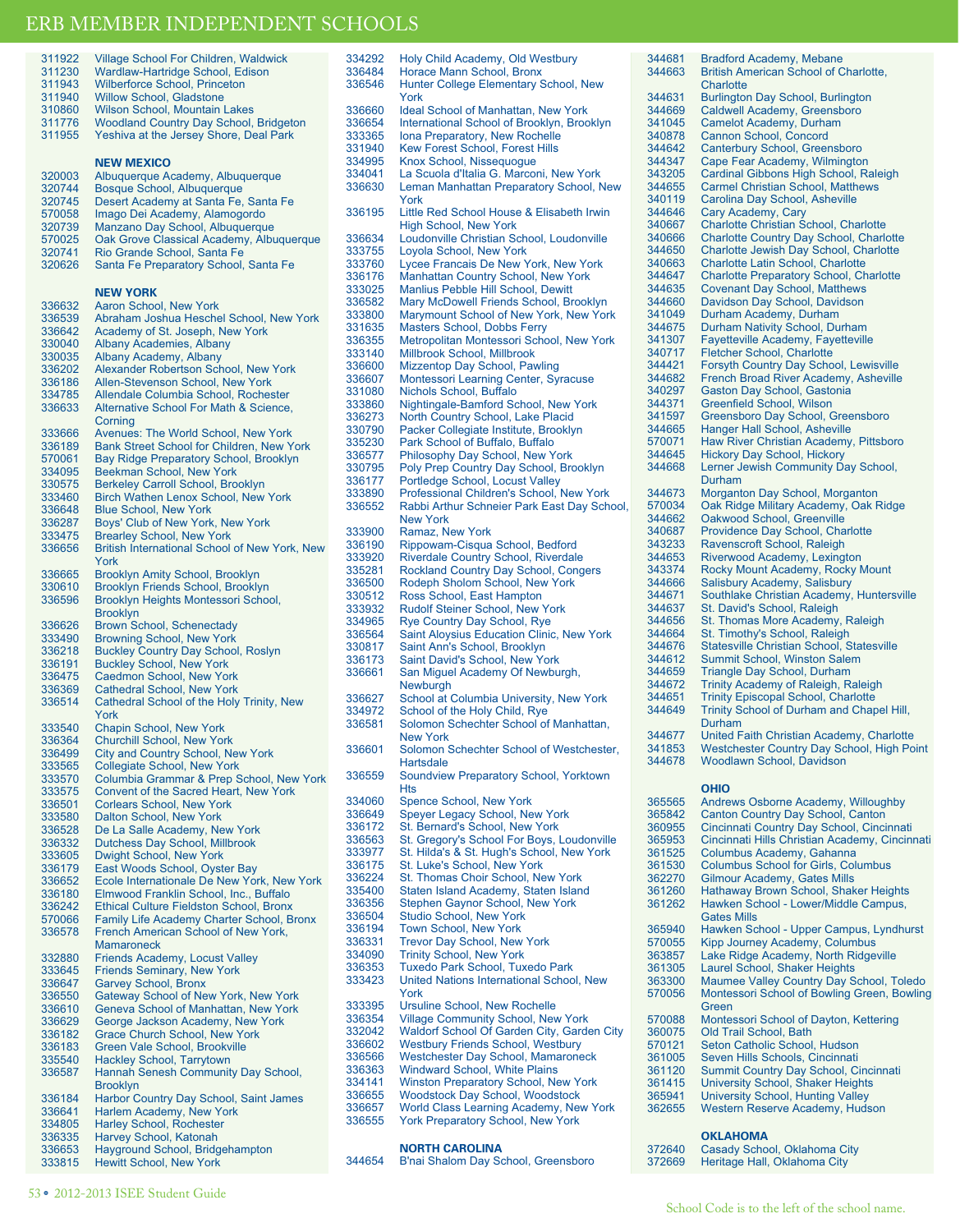| 373615           | <b>Holland Hall School, Tulsa</b>                 |
|------------------|---------------------------------------------------|
| 374067           | Providence Hall Classical Christian School,       |
|                  | <b>Oklahoma City</b>                              |
| 374066           | Regent Preparatory School Of Oklahoma,            |
|                  | Tulsa                                             |
|                  |                                                   |
|                  | <b>OREGON</b>                                     |
| 381337           | Cascades Academy, Bend                            |
|                  |                                                   |
| 380845           | Catlin Gabel School, Portland                     |
| 381338           | French American International School,             |
|                  | Portland                                          |
| 381333           | Oak Hill School, Eugene                           |
| 381330           | Oregon Episcopal School, Portland                 |
| 381334           | Portland Jewish Academy, Portland                 |
|                  |                                                   |
|                  | <b>PENNSYLVANIA</b>                               |
| 391915           | Abington Friends School, Jenkintown               |
| 395669           | Academy In Manayunk, Philadelphia                 |
| 395000           | Academy Of Notre Dame De Namur,                   |
|                  | <b>Villanova</b>                                  |
|                  |                                                   |
| 395400           | Agnes Irwin School, Rosemont                      |
| 390480           | <b>Baldwin School, Bryn Mawr</b>                  |
| 393150           | CFS, The School at Church Farm, Exton             |
| 393285           | Chestnut Hill Academy, Philadelphia               |
| 395650           | <b>Community Day School, Pittsburgh</b>           |
| 395670           | <b>Community Partnership School, Philadelphia</b> |
| 393220           | Country Day School of the Sacred Heart, Bryn      |
|                  | <b>Mawr</b>                                       |
| 395661           | Covenant Christian Academy, Harrisburg            |
| 392998           | Delaware County Christian School, Newtown         |
|                  | Square                                            |
| 393695           | Ellis School, Pittsburgh                          |
| 395550           | Episcopal Academy, Newtown Square                 |
| 393620           | Fox Chapel Country Day School, Pittsburgh         |
|                  |                                                   |
| 395553           | <b>Friends School Haverford, Haverford</b>        |
| 393320           | Friends Select School, Philadelphia               |
| 393315           | Friends' Central School, Wynnewood                |
| 391505           | George School, Newtown                            |
| 393321           | Germantown Academy, Fort Washington               |
| 393325           | Germantown Friends School, Philadelphia           |
| 395674           | Girard College, Philadelphia                      |
| 395637           | Gladwyne Montessori School, Gladwyne              |
| 395555           | Greene Street Friends School, Philadelphia        |
| 395672           | <b>Greenwood Friends School, Millville</b>        |
| 391648           |                                                   |
|                  | Harrisburg Academy, Wormleysburg                  |
| 391700           | <b>Haverford School, Haverford</b>                |
| 395663           | <b>Hill School, Pottstown</b>                     |
| 395654           | Holy Child Academy, Drexel Hill                   |
| 395644           | Holy Ghost Preparatory School, Bensalem           |
| 392573           | Jack M. Barrack Hebrew Academy, Bryn              |
|                  | Mawr                                              |
| 395649           | Jewish Day School of Allentown, Allentown         |
| 395658           | Kohelet Yeshiva High School, Merion Station       |
| 392115           | Lancaster Country Day School, Lancaster           |
| 395664           | Lansdowne Friends School, Lansdowne               |
| 392295           | Linden Hall, Lititz                               |
| 395675           | Living Word Christian School, Greenvillle         |
| 392365           | <b>Malvern Preparatory School, Malvern</b>        |
| 395558           | Media Providence Friends School, Media            |
| 392575           | Merion Mercy Academy, Merion Station              |
| 395659           | Montessori Children's Community, Sewickley        |
|                  |                                                   |
| 395640           | <b>Montgomery School, Chester Springs</b>         |
| 390335           | Moravian Academy, Bethlehem                       |
| 393390           | Mount St. Joseph Academy, Flourtown               |
| 395560           | Newtown Friends School, Newtown                   |
| 395586           | Philadelphia School, Philadelphia                 |
| 394026           | Plumstead Christian School, Plumsteadvlle         |
| 395657           | Raymond & Ruth Perelman Jewish Day                |
|                  | School, Wynnewood                                 |
| 394292           | Rosemont School of the Holy Child, Bryn           |
|                  |                                                   |
|                  | Mawr                                              |
| 394475           | <b>Sewickley Academy, Sewickley</b>               |
| 393903           |                                                   |
|                  | Shady Side Academy Junior School,                 |
|                  | <b>Pittsburgh</b>                                 |
|                  | Shady Side Academy- Middle School,                |
|                  | Pittsburgh                                        |
| 393902<br>393901 | Shady Side Academy- Senior School,                |
|                  | Pittsburgh                                        |
| 390485           | Shipley School, Bryn Mawr                         |
| 392955           | Solebury School, New Hope                         |
| 393520           | Springside School, Philadelphia                   |
| 395566           | St. Edmund's Academy, Pittsburgh                  |
| 395567           | St. Peter's School, Philadelphia                  |
| 395673           | Steppingstone Scholars Inc, Philadelphia          |
| 390037           | Swain School, Allentown                           |
| 390107           | Torah Academy of Greater Philadelphia,            |

| 395573           | <b>Upland Country Day School, Kennett Square</b>                      | 432521 | Presbyterian Day School, Memphis                |
|------------------|-----------------------------------------------------------------------|--------|-------------------------------------------------|
| 395579           | Valley School of Ligonier, Ligonier                                   | 432567 | Providence Academy, Johnson City                |
|                  |                                                                       |        |                                                 |
| 395666           | West Chester Friends School, West Chester                             | 431465 | St. Agnes Academy-St. Dominic School,           |
| 395230           | <b>Westtown School, West Chester</b>                                  |        | <b>Memphis</b>                                  |
| 393560           | William Penn Charter School, Philadelphia                             |        |                                                 |
|                  |                                                                       | 432035 | St. Andrew's-Sewanee School, Sewanee            |
| 393970           | Winchester Thurston School, Pittsburgh                                | 432573 | St. Bernard Academy, Nashville                  |
| 395572           | <b>Wyndcroft School, Pottstown</b>                                    | 432539 | St. George's Independent School, Collierville   |
|                  |                                                                       |        |                                                 |
| 395575           | Wyoming Seminary Lower School, Forty Fort                             | 431462 | St. Mary's Episcopal School, Memphis            |
| 395446           | <b>York Country Day School, York</b>                                  | 432543 | St. Nicholas School, Chattanooga                |
|                  |                                                                       |        |                                                 |
|                  |                                                                       | 432547 | St. Paul Christian Academy, Nashville           |
|                  | <b>RHODE ISLAND</b>                                                   | 432566 | St. Peter's Episcopal School, Chattanooga       |
|                  |                                                                       |        |                                                 |
| 400422           | Gordon School, E Providence                                           | 432545 | Sumner Academy, Gallatin                        |
| 400165           | Lincoln School, Providence                                            | 430967 | University School of Jackson, Jackson           |
|                  |                                                                       |        |                                                 |
| 400180           | <b>Moses Brown School, Providence</b>                                 | 431725 | University School of Nashville, Nashville       |
| 400070           | Pennfield School, Portsmouth                                          | 430095 | <b>Webb School, Bell Buckle</b>                 |
|                  |                                                                       |        |                                                 |
| 400045           | <b>Providence Country Day School, East</b>                            | 431127 | Webb School of Knoxville, Knoxville             |
|                  | Providence                                                            | 432570 | <b>Westminster Academy, Memphis</b>             |
|                  |                                                                       | 432568 |                                                 |
| 400043           | Rocky Hill School, E Greenwich                                        |        | <b>Woodland Presbyterian School, Memphis</b>    |
| 400421           | St. Michael's Country Day School, Newport                             |        |                                                 |
|                  |                                                                       |        |                                                 |
| 400170           | <b>Wheeler School, Providence</b>                                     |        | <b>TEXAS</b>                                    |
|                  |                                                                       | 447621 | Ace Academy, Austin                             |
|                  |                                                                       | 570097 |                                                 |
|                  | <b>SOUTH CAROLINA</b>                                                 |        | Acton Academy, Austin                           |
| 410360           | <b>Ashley Hall, Charleston</b>                                        | 447591 | Al-Hadi School of Accelerative Learning,        |
|                  |                                                                       |        | Houston                                         |
| 410285           | Camden Military Academy, Camden                                       |        |                                                 |
| 411152           | Charleston Collegiate School, Johns Island                            | 447638 | All Saints Episcopal School, Tyler              |
|                  |                                                                       | 570060 | All Saints Episcopal School, Beaumont           |
| 412233           | Charleston Day School, Charleston                                     |        |                                                 |
| 410892           | Christ Church Episcopal School, Greenville                            | 442498 | All Saints' Episcopal School, Fort Worth        |
|                  |                                                                       | 440945 | Allen Academy, Bryan                            |
| 412234           | <b>Christ Church Episcopal School, Greenville</b>                     |        |                                                 |
| 412252           | Comenius School for Creative Leadership,                              | 447610 | Ann & Nate Levine Academy, Dallas               |
|                  |                                                                       | 447635 | Annapolis Christian Academy, Corpus Christ      |
|                  | <b>Fort Mill</b>                                                      |        |                                                 |
| 412256           | Cooper School, Charleston                                             | 447522 | <b>Annunciation Orthodox School, Houston</b>    |
|                  |                                                                       | 447614 | Austin International School, Austin             |
| 410533           | Hammond School, Columbia                                              |        |                                                 |
| 412235           | Heathwood Hall Episcopal School, Columbia                             | 447578 | Austin Jewish Academy, Austin                   |
|                  |                                                                       | 447771 | Awty International School, Houston              |
| 412251           | Heritage Christian Academy, Lexington                                 |        |                                                 |
| 411034           | Hilton Head Christian Academy, Hilton Head                            | 440486 | Baytown Christian Academy, Baytown              |
|                  |                                                                       | 447595 | <b>Beth Yeshurun School, Houston</b>            |
| 411035           | Hilton Head Preparatory School, Hilton Head                           |        |                                                 |
| 412255           | Meeting Street Academy, Charleston                                    | 441785 | <b>Bishop Dunne Catholic School, Dallas</b>     |
| 410412           | Porter-Gaud School, Charleston                                        | 441718 | Bishop Lynch High School, Dallas                |
|                  |                                                                       |        |                                                 |
| 411851           | Spartanburg Day School, Spartanburg                                   | 440318 | <b>Brentwood Christian School, Austin</b>       |
|                  |                                                                       | 447544 | Cambridge School of Dallas, Dallas              |
|                  |                                                                       |        |                                                 |
|                  | <b>SOUTH DAKOTA</b>                                                   | 447640 | Carrollton Christian Academy, Carrollton        |
|                  |                                                                       | 447636 | <b>Chinquapin Preparatory School, Highlands</b> |
| 570054           | Spearfish Classical Christian School,                                 | 447543 | <b>Christ The King School, Dallas</b>           |
|                  | Spearfish                                                             |        |                                                 |
|                  |                                                                       | 447625 | Christian Heritage School, Longview             |
|                  |                                                                       | 447607 | <b>City School, Austin</b>                      |
|                  | <b>TENNESSEE</b>                                                      |        |                                                 |
|                  |                                                                       | 447580 | Concordia Academy, Austin                       |
| 432556           | Akiva School, Nashville                                               | 447586 | Coram Deo Academy, Flower Mound                 |
| 570082           | Augustine School, Jackson                                             |        |                                                 |
|                  |                                                                       | 447642 | Cornerstone Christian Academy, Sugar Land       |
| 430700           | <b>Battle Ground Academy, Franklin</b>                                | 570021 | <b>Covenant Christian Academy, Colleyville</b>  |
| 430275           | Baylor School, Chattanooga                                            |        |                                                 |
| 570030           |                                                                       | 447589 | <b>Covenant Christian School, Fort Worth</b>    |
|                  | Boyd-Buchanan School, Chattanooga                                     | 447581 | <b>Covenant School, Dallas</b>                  |
| 430282           | Brainerd Baptist School, Chattanooga                                  |        |                                                 |
| 430163           |                                                                       | 447655 | Dallas Christian Academy, Dallas                |
|                  | Brentwood Academy, Brentwood                                          | 447542 | <b>Dallas International School, Dallas</b>      |
| 431391           | <b>Briarcrest Christian School, Memphis</b>                           | 443363 |                                                 |
| 432524           |                                                                       |        | Duchesne Academy of the Sacred Heart,           |
|                  | Bright School, Chattanooga                                            |        | Houston                                         |
| 432553           | <b>Christ Methodist Day School, Memphis</b>                           |        |                                                 |
| 432554           | Christ Presbyterian Academy, Nashville                                |        |                                                 |
|                  |                                                                       | 447639 | El Paso Jewish Academy, El Paso                 |
| 430353           |                                                                       |        |                                                 |
|                  |                                                                       | 447632 | Eleanor Kolitz Academy, San Antonio             |
|                  | Clarksville Academy, Clarksville                                      | 447570 | Emery-Weiner School, Houston                    |
| 432562           | Classical Academy of Franklin, Franklin                               |        |                                                 |
| 432560           | <b>Covenant School, Nashville</b>                                     | 447500 | Episcopal High School, Bellaire                 |
|                  |                                                                       | 447503 | <b>Episcopal School of Dallas, Dallas</b>       |
| 432548           | Currey Ingram Academy, Brentwood                                      | 447649 | Faith West Academy, Katy                        |
| 431655           | David Lipscomb Campus School, Nashville                               |        |                                                 |
|                  |                                                                       | 447531 | Fay School, Houston                             |
| 431653           | Davidson Academy, Nashville                                           | 447562 | First Baptist Academy, Houston                  |
| 432520           | Ensworth School, Nashville                                            |        |                                                 |
|                  |                                                                       | 441731 | <b>First Baptist Dallas, Dallas</b>             |
| 432561           | Episcopal School of Knoxville, Knoxville                              | 447601 | Fort Bend Christian Academy, Sugar Land         |
| 430453           | Evangelical Christian School, Cordova                                 |        |                                                 |
|                  |                                                                       | 447516 | Fort Worth Academy, Fort Worth                  |
| 432143           | <b>Fayette Academy, Somerville</b>                                    | 447653 | Fort Worth Christian School, N. Richland Hill:  |
| 431668           | Franklin Road Academy, Nashville                                      |        |                                                 |
| 430300           | Girls Preparatory School, Chattanooga                                 | 442519 | Fort Worth Country Day School, Fort Worth       |
|                  |                                                                       | 447583 | Geneva School of Boerne, Boerne                 |
| 431414           | Grace-St. Luke's Episcopal School, Memphis                            |        |                                                 |
| 432525           | Harding Academy, Nashville                                            | 447631 | Girls' School Of Austin, Austin                 |
|                  |                                                                       | 447506 | Good Shepherd Episcopal School, Dallas          |
| 431670           | Harpeth Hall, Nashville                                               | 447600 | Grace Academy of Georgetown, Georgetowr         |
| 570050           | Hickory Valley Christian School, Chattanooga                          |        |                                                 |
|                  |                                                                       | 447651 | <b>Grace Community School, Tyler</b>            |
| 432559           | <b>Holy Rosary School, Memphis</b>                                    | 447555 | Grace School, Houston                           |
| 431455           | <b>Hutchison School, Memphis</b>                                      |        |                                                 |
|                  |                                                                       | 447502 | Greenhill School, Addison                       |
| 431435           | Lausanne Collegiate School, Memphis                                   | 447620 | Griffin School, Austin                          |
| 432565           | Linden Waldorf School, Nashville                                      |        |                                                 |
|                  |                                                                       | 447633 | Heritage School, Fredericksbrg                  |
| 432555           | Margolin Hebrew Academy, Memphis                                      | 447593 | Highland Park Presbyterian Day School,          |
| 430315           | McCallie School, Chattanooga                                          |        |                                                 |
|                  |                                                                       |        | <b>Dallas</b>                                   |
| 431447           | <b>Memphis University School, Memphis</b>                             | 443556 | <b>Highlands School, Irving</b>                 |
| 432552           | Montessori School, Chattanooga                                        |        |                                                 |
| 431710           | Montgomery Bell Academy, Nashville                                    | 447616 | Hill Country Christian School Of Austin, Austi  |
|                  |                                                                       | 441750 | <b>Hockaday School, Dallas</b>                  |
| 432551           | New Hope Christian Academy, Memphis                                   |        |                                                 |
| 432523           | Oak Hill School, Nashville                                            | 447560 | Holy Spirit Episcopal School, Houston           |
|                  |                                                                       | 447626 | Holy Trinity Episcopal School, Houston          |
| 432571<br>431740 | Our Savior Lutheran Academy, Nashville<br>Overbrook School, Nashville | 447568 | Honor Roll School, Sugar Land                   |

432577 Paideia Academy, Knoxville

| 431725           | University School of Nashville, Nashville                                      |
|------------------|--------------------------------------------------------------------------------|
| 430095           | <b>Webb School, Bell Buckle</b>                                                |
| 431127           | Webb School of Knoxville, Knoxville                                            |
| 432570           | <b>Westminster Academy, Memphis</b>                                            |
| 432568           | <b>Woodland Presbyterian School, Memphis</b>                                   |
|                  |                                                                                |
|                  | <b>TEXAS</b>                                                                   |
| 447621           | Ace Academy, Austin                                                            |
| 570097           | <b>Acton Academy, Austin</b>                                                   |
| 447591           | Al-Hadi School of Accelerative Learning,                                       |
|                  | Houston                                                                        |
| 447638           | All Saints Episcopal School, Tyler                                             |
| 570060           | All Saints Episcopal School, Beaumont                                          |
| 442498           | All Saints' Episcopal School, Fort Worth                                       |
| 440945           | Allen Academy, Bryan                                                           |
| 447610           | Ann & Nate Levine Academy, Dallas                                              |
| 447635           | Annapolis Christian Academy, Corpus Christi                                    |
| 447522           | Annunciation Orthodox School, Houston                                          |
| 447614           | <b>Austin International School, Austin</b>                                     |
| 447578           | Austin Jewish Academy, Austin                                                  |
| 447771           | Awty International School, Houston                                             |
| 440486           | Baytown Christian Academy, Baytown                                             |
| 447595           | Beth Yeshurun School, Houston                                                  |
| 441785           | <b>Bishop Dunne Catholic School, Dallas</b>                                    |
| 441718           | <b>Bishop Lynch High School, Dallas</b>                                        |
| 440318           | <b>Brentwood Christian School, Austin</b>                                      |
| 447544           | <b>Cambridge School of Dallas, Dallas</b>                                      |
| 447640           | Carrollton Christian Academy, Carrollton                                       |
| 447636           | Chinquapin Preparatory School, Highlands                                       |
| 447543           | <b>Christ The King School, Dallas</b>                                          |
| 447625           | Christian Heritage School, Longview                                            |
| 447607           | <b>City School, Austin</b>                                                     |
| 447580           | Concordia Academy, Austin                                                      |
| 447586           | Coram Deo Academy, Flower Mound                                                |
| 447642           | Cornerstone Christian Academy, Sugar Land                                      |
| 570021           | <b>Covenant Christian Academy, Colleyville</b>                                 |
| 447589           | <b>Covenant Christian School, Fort Worth</b><br><b>Covenant School, Dallas</b> |
| 447581           |                                                                                |
| 447655<br>447542 | Dallas Christian Academy, Dallas<br>Dallas International School, Dallas        |
| 443363           | Duchesne Academy of the Sacred Heart,                                          |
|                  | <b>Houston</b>                                                                 |
| 447639           | El Paso Jewish Academy, El Paso                                                |
| 447632           | Eleanor Kolitz Academy, San Antonio                                            |
| 447570           | <b>Emery-Weiner School, Houston</b>                                            |
| 447500           | Episcopal High School, Bellaire                                                |
| 447503           | <b>Episcopal School of Dallas, Dallas</b>                                      |
| 447649           | Faith West Academy, Katy                                                       |
| 447531           | Fay School, Houston                                                            |
| 447562           | <b>First Baptist Academy, Houston</b>                                          |
| 441731           | <b>First Baptist Dallas, Dallas</b>                                            |
| 447601           | Fort Bend Christian Academy, Sugar Land                                        |
| 447516           | Fort Worth Academy, Fort Worth                                                 |
| 447653           | Fort Worth Christian School, N. Richland Hills                                 |
| 442519           | Fort Worth Country Day School, Fort Worth                                      |
| 447583           | Geneva School of Boerne, Boerne                                                |
| 447631           | Girls' School Of Austin, Austin                                                |
| 447506           | Good Shepherd Episcopal School, Dallas                                         |
| 447600           | Grace Academy of Georgetown, Georgetown                                        |
| 447651           | <b>Grace Community School, Tyler</b>                                           |
| 447555           | Grace School, Houston                                                          |
| 447502           | <b>Greenhill School, Addison</b>                                               |
| 447620           | Griffin School, Austin                                                         |
| 447633           | Heritage School, Fredericksbrg                                                 |
| 447593           | Highland Park Presbyterian Day School,                                         |
|                  | <b>Dallas</b>                                                                  |
| 443556           | <b>Highlands School, Irving</b>                                                |
| 447616           | Hill Country Christian School Of Austin, Austin                                |
| 441750           | <b>Hockaday School, Dallas</b>                                                 |
| 447560           | Holy Spirit Episcopal School, Houston                                          |
| 447626           | Holy Trinity Episcopal School, Houston                                         |
| 447568           | Honor Roll School, Sugar Land                                                  |
| 447561           | Houston Christian High School, Houston                                         |

440310 Hyde Park Baptist Schools, Austin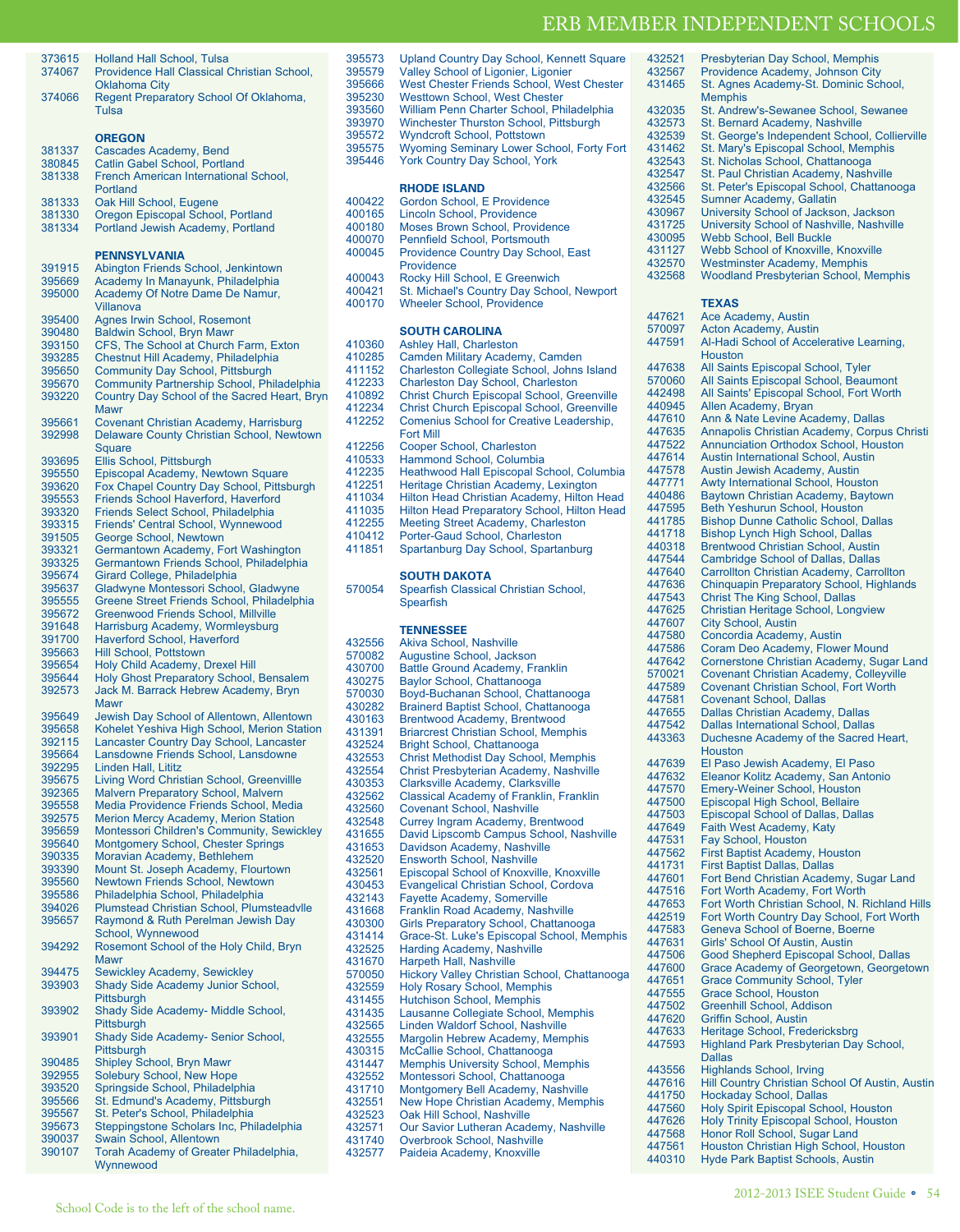| 441755           | Jesuit College Preparatory School, Dallas                             |                                                      |
|------------------|-----------------------------------------------------------------------|------------------------------------------------------|
| 447515           | John Cooper School, The Woodlands                                     |                                                      |
| 447590<br>447605 | John Paul II High School, Plano<br><b>Kessler School, Dallas</b>      | ć                                                    |
| 446158           | Keystone School, San Antonio                                          | $\overline{\phantom{a}}$                             |
| 447609           | Khabele School, Austin                                                | Z<br>Z                                               |
| 443390           | Kinkaid School, Houston                                               |                                                      |
| 442501           | Lamplighter School, Dallas                                            |                                                      |
| 447654           | Live Oak Classical School, Waco                                       | $\overline{\phantom{a}}$                             |
| 447643           | Lutheran High North, Houston                                          | $\overline{\phantom{a}}$                             |
| 447623           | Lutheran South Academy, Houston                                       | Z                                                    |
| 447527           | Master's School, San Marcos                                           | Z                                                    |
| 447622           | Memorial Lutheran School, Houston                                     |                                                      |
| 447564           | Mesorah High School, Dallas                                           |                                                      |
| 447594           | Northeast Christian Academy, Humble                                   | $\overline{\phantom{a}}$                             |
| 570064           | Northland Christian School, Houston                                   | ł                                                    |
| 447650           | Oak Ridge Christian Academy, Oak Ridge                                | $\overline{\phantom{a}}$                             |
| 442551<br>447550 | Oakridge School, Arlington                                            | $\overline{\mathbf{r}}$                              |
| 447526           | Paragon Prep, Austin<br>Parish Episcopal School, Dallas               | $\overline{\phantom{a}}$                             |
| 570048           | Pope John XXIII High School, Katy                                     |                                                      |
| 447793           | Post Oak School, Bellaire                                             | $\overline{\phantom{a}}$                             |
| 447533           | Presbyterian School, Houston                                          |                                                      |
| 447563           | Prestonwood Christian Academy, Plano                                  | $\overline{\phantom{a}}$                             |
| 447567           | Prince of Peace Christian School, Carrollton                          | Z                                                    |
| 447517           | Providence Christian School of Texas, Dallas                          | $\overline{\phantom{a}}$                             |
| 447628           | Providence Classical Academy, Abilene                                 | $\overline{\phantom{a}}$                             |
| 447619           | <b>Providence Classical School, Spring</b>                            |                                                      |
| 570016           | <b>Providence Prepartory School, Temple</b>                           | $\overline{\phantom{a}}$<br>$\overline{\phantom{a}}$ |
| 447646           | Regents Academy, Nacogdoches                                          | $\overline{\phantom{a}}$                             |
| 447540           | <b>Regents School of Austin, Austin</b>                               | $\overline{\phantom{a}}$                             |
| 447571           | Regis School of the Sacred Heart, Houston                             | $\overline{\phantom{a}}$                             |
| 447794           | <b>River Oaks Baptist School, Houston</b>                             | $\overline{\phantom{a}}$                             |
| 447644<br>446220 | Robert M. Beren Academy, Houston<br>Saint Mary's Hall, San Antonio    | $\overline{\phantom{a}}$                             |
| 447510           | San Antonio Academy, San Antonio                                      | $\overline{\phantom{a}}$                             |
| 446320           | San Marcos Baptist Academy, San Marcos                                | $\overline{\phantom{a}}$                             |
| 447559           | School of the Woods, Houston                                          | Z                                                    |
| 443439           | Second Baptist School, Houston                                        |                                                      |
| 441943           | Selwyn School, Denton                                                 | $\overline{\phantom{a}}$                             |
| 447520           | <b>Shelton School, Dallas</b>                                         | $\overline{\phantom{a}}$                             |
| 447596           | <b>Shlenker School, Houston</b>                                       | $\overline{\phantom{a}}$                             |
| 443420           | St. Agnes Academy, Houston                                            | $\overline{\phantom{a}}$                             |
| 447504           | St. Alcuin Montessori School, Dallas                                  | $\overline{\phantom{a}}$<br>$\overline{\phantom{a}}$ |
| 447532           | St. Andrew's Episcopal School, Austin                                 | $\overline{\phantom{a}}$                             |
| 447496           | St. Clement's School, El Paso                                         | $\overline{\phantom{a}}$                             |
| 447791           | St. Francis Episcopal Day School, Houston                             | $\overline{\phantom{a}}$                             |
| 447566           | St. Gabriel's Catholic School, Austin                                 | $\overline{\phantom{a}}$                             |
| 447773<br>447538 | St. James Episcopal School, Corpus Christi                            | $\overline{\phantom{a}}$                             |
| 443425           | St. John's Episcopal School, Dallas<br>St. John's School, Houston     | $\overline{\phantom{a}}$                             |
| 447585           | St. Mark's Episcopal School, Houston                                  | $\overline{\phantom{a}}$                             |
| 570075           | St. Mark's Lutheran School, Houston                                   | $\overline{\phantom{a}}$                             |
| 441805           | St. Mark's School of Texas, Dallas                                    | $\overline{\phantom{a}}$                             |
| 440313           | St. Michael's Catholic Academy, Austin                                | $\overline{\phantom{a}}$                             |
| 447787           | St. Michael's Episcopal School, Bryan                                 | $\overline{\phantom{a}}$                             |
| 447588           | St. Peter's Classical School, Fort Worth                              | $\overline{\phantom{a}}$                             |
| 447604           | St. Philip's School and Community Center                              | $\overline{\mathbf{r}}$                              |
|                  | <b>Dallas</b>                                                         | Z                                                    |
| 570041           | St. Pius X Catholic School, Dallas                                    | Z                                                    |
| 440315           | St. Stephen's Episcopal School, Austin                                | $\overline{\mathbf{r}}$                              |
| 447612<br>447569 | St. Stephen's Episcopal School, Wimberley                             | $\overline{\mathbf{r}}$                              |
|                  | St. Stephen's Episcopal School - Houston,<br><b>Houston</b>           | $\overline{\mathbf{r}}$                              |
| 447641           | St. Thomas Aquinas Catholic School, Dallas                            | $\overline{\mathbf{r}}$                              |
| 443433           | St. Thomas' Episcopal School, Houston                                 | $\overline{\mathbf{r}}$                              |
| 447574           | St. Vincent De Paul School, Houston                                   | $\overline{\mathbf{r}}$                              |
| 446255           | TMI - The Episcopal School of Texas, San                              | $\overline{\phantom{a}}$                             |
|                  | Antonio                                                               | $\overline{\mathbf{r}}$                              |
| 447528           | Trent Internationale School, Sugar Land                               | $\overline{\mathbf{r}}$                              |
| 447557           | Trinity Christian Academy, Addison                                    | $\overline{\phantom{a}}$                             |
| 447645           | <b>Trinity Classical School, Houston</b>                              | ł<br>ŧ                                               |
| 447572           | <b>Trinity Episcopal School, Austin</b>                               | Ź                                                    |
| 442572           | <b>Trinity Valley School, Fort Worth</b>                              | $\overline{\mathbf{r}}$                              |
| 447647           | United Day School, Laredo                                             | $\overline{\mathbf{r}}$                              |
| 441825           | <b>Ursuline Academy of Dallas, Dallas</b>                             | $\overline{\mathbf{r}}$                              |
| 447606<br>447624 | <b>Veritas Academy, Austin</b>                                        | Z                                                    |
| 447518           | Veritas Christian Academy, Bellaire<br><b>Village School, Houston</b> |                                                      |
| 447634           | <b>Wesley Prep, Dallas</b>                                            | Z                                                    |
| 447554           | <b>West Dallas Community School, Dallas</b>                           | Z                                                    |
| 443459           | <b>Westbury Christian School, Houston</b>                             | Z                                                    |
| 447536           | Westwood Montessori School, Dallas                                    | Z                                                    |
| 447652           | <b>Willow Bend Academy, Plano</b>                                     | Ź                                                    |
| 447545           | <b>Woodlands Christian Academy, Conroe</b>                            |                                                      |
| 447529           | Yavneh Academy Of Dallas, Dallas                                      |                                                      |
| 447648           | <b>Yorktown Education, Plano</b>                                      | Z                                                    |

|        | <b>UTAH</b>                                                    |
|--------|----------------------------------------------------------------|
| 570068 | McGillis School, Salt Lake City                                |
| 450472 |                                                                |
| 450385 | Park City Day School, Park City<br>Rowland Hall, Salt Lake Cty |
| 450328 | <b>Waterford School, Sandy</b>                                 |
|        |                                                                |
|        | <b>VERMONT</b>                                                 |
|        |                                                                |
| 460540 | <b>Grammar School, Putney</b>                                  |
| 460558 | Maple Street School, Manchester Center                         |
| 460405 | Vermont Academy, Saxtons River                                 |
| 460559 | Vermont Commons School, South Burlington                       |
|        |                                                                |
|        | <b>VIRGINIA</b>                                                |
| 472603 | Alexandria Country Day School, Alexandria                      |
| 570093 | <b>Bina High School, Norfolk</b>                               |
| 472650 | <b>Brooksfield School, McLean</b>                              |
| 472614 | Browne Academy, Alexandria                                     |
| 472560 | <b>Burgundy Farm Country Day School,</b>                       |
|        | Alexandria                                                     |
| 472593 | Cape Henry Collegiate School, Virginia                         |
|        | <b>Beach</b>                                                   |
| 472625 | Carlbrook School, South Boston                                 |
| 472550 |                                                                |
|        | Chesapeake Academy, Irvington                                  |
| 471845 | Collegiate School, Richmond                                    |
| 472605 | Congressional Schools of Virginia, Falls                       |
|        | Church                                                         |
| 472636 | Covenant School, Charlottesvle                                 |
| 472645 | Dominion Christian School, Oakton                              |
| 472637 | Faith Christian School, Roanoke                                |
| 472608 | <b>Flint Hill School, Oakton</b>                               |
| 472613 | Fredericksburg Academy, Fredericksbrg                          |
| 472615 | Gesher Jewish Day School, Fairfax                              |
| 472617 | Green Hedges School, Vienna                                    |
| 472607 | <b>Grymes Memorial School, Orange</b>                          |
| 471533 | Hampton Roads Academy, Newport News                            |
| 472616 | Hebrew Academy of Tidewater, Virginia                          |
|        | <b>Beach</b>                                                   |
| 472563 | <b>Highland School, Warrenton</b>                              |
| 472553 | Hill School, Middleburg                                        |
| 472587 | James River Day School, Lynchburg                              |
| 472592 | Langley School, McLean                                         |
| 472554 | Loudoun Country Day School, Leesburg                           |
| 472644 | Madeira School, McLean                                         |
| 472624 | Montessori School of McLean, McLean                            |
| 472213 | Nansemond-Suffolk Academy, Suffolk                             |
| 472629 | New Covenant Schools, Lynchburg                                |
| 472633 |                                                                |
|        | New School of Northern Virginia, Fairfax                       |
| 471610 | Norfolk Academy, Norfolk                                       |
| 471573 | Norfolk Collegiate School, Norfolk                             |
| 471941 | North Cross School, Roanoke                                    |
| 472638 | Oakcrest School, Mc Lean                                       |
| 472622 | Orchard House School, Richmond                                 |
| 472632 | Peabody School, Charlottesvle                                  |
| 472555 | Potomac School, McLean                                         |
| 472556 | Powhatan School, Boyce                                         |
| 472642 | Providence Classical School, Williamsburg                      |
| 472649 | Regents School of Charlottesville,                             |
|        | Charlottesville                                                |
| 472619 | Reston Montessori School, Reston                               |
| 472640 | Rivendell School, Arlington                                    |
| 472635 | Riverside School, Richmond                                     |
| 470435 | St. Anne's-Belfield School, Charlottesville                    |
| 471885 | St. Catherine's School, Richmond                               |
| 472586 | St. Christopher's School, Richmond                             |
| 472627 | St. Luke's Lutheran School, Culpeper                           |
| 472245 | St. Margaret's School, Tappahannock                            |
| 472567 | St. Michael's Episcopal School, Richmond                       |
| 472628 | St. Patrick Catholic School, Norfolk                           |
| 470040 | St. Stephen's & St. Agnes School, Alexandria                   |
| 570059 | Summit Christian Academy, Newport News                         |
| 570098 | Talmudical Academy of Norfolk, Norfolk                         |
| 472648 | <b>Toras Chaim, Portsmouth</b>                                 |
| 472646 | <b>Touch Hearts Day School, Stafford</b>                       |
| 472643 | Veritas Christian Academy, Chesapeake                          |
| 472641 | Veritas Classical Christian School, Richmond                   |
| 472623 | Virginia Beach Friends School, Virginia                        |
|        | <b>Beach</b>                                                   |
| 472611 | Wakefield Country Day School, Flint Hill                       |
| 471117 | <b>Wakefield School, The Plains</b>                            |
|        |                                                                |
| 472626 | Ware Academy, Gloucester                                       |
| 472576 | Westminster School, Annandale                                  |
| 472601 | <b>Williams School, Norfolk</b>                                |
|        |                                                                |
|        | <b>WASHINGON</b>                                               |
| 481355 | Annie Wright School, Tacoma                                    |

| 481717           | Arbor Schools, Sammamish                           |
|------------------|----------------------------------------------------|
| 481730           | Archbishop Murphy High School, Everett             |
| 481705           | <b>Bear Creek School, Redmond</b>                  |
| 481713           | Bellevue Children's Academy, Bellevue              |
| 481693           | Bertschi School, Seattle                           |
| 481723           | <b>Billings Middle School, Seattle</b>             |
| 481050           | <b>Bishop Blanchet High School, Seattle</b>        |
| 481085           | <b>Bush School, Seattle</b>                        |
| 481716           | Cedar Tree Classical Christian School,             |
|                  | <b>Ridgefield</b>                                  |
| 481368           | <b>Charles Wright Academy, Tacoma</b>              |
| 481724           | <b>Chestnut Hill Academy, Bellevue</b>             |
| 480067           | Eastside Catholic School, Sammamish                |
| 481714           | Eastside Preparatory School, Kirkland              |
| 481699           | <b>Epiphany School, Seattle</b>                    |
| 481704           | <b>Eton School, Bellevue</b>                       |
| 481692           | Evergreen School, Shoreline                        |
| 481691           | Forest Ridge School of the Sacred Heart,           |
|                  | <b>Bellevue</b>                                    |
| 481721           | French American School of Puget Sound,             |
|                  | Mercer Island                                      |
| 481727           | <b>Giddens School, Seattle</b>                     |
| 222222           | Hamlin Robinson, Seattle                           |
| 481734           | <b>Island Christian Academy, Langley</b>           |
| 481729           | Lake Washington Girls Middle School, Seattle       |
| 481120           | Lakeside School, Seattle                           |
| 570009           | Life Christian Academy, Tacoma                     |
| 481695           | Meridian School, Seattle                           |
| 481127           | <b>Northwest School, Seattle</b>                   |
| 481733<br>481130 | Nova School, Olympia<br>O'Dea High School, Seattle |
|                  | Oaks Classical Christian Academy, Spokane          |
| 481711<br>481722 | Open Window School, Bellevue                       |
| 480073           | Overlake School, Redmond                           |
| 481732           | Providence Classical Christian School,             |
|                  | Lynnwood                                           |
| 481718           | River Academy, Wenatchee                           |
| 481154           | Seattle Academy of arts And Sciences,              |
|                  | <b>Seattle</b>                                     |
| 481686           | Seattle Country Day School, Seattle                |
| 481706           | Seattle Girls' School, Seattle                     |
| 481167           | Seattle Lutheran High School, Seattle              |
| 481160           | Seattle Preparatory School, Seattle                |
| 481720           | Soundview School, Lynnwood                         |
| 481709           | St. Thomas School, Medina                          |
| 481694           | University Child Development School, Seattle       |
| 481169           | <b>University Prep, Seattle</b>                    |
| 481703           | Villa Academy, Seattle                             |
| 570102           | <b>West Sound Academy, Poulsbo</b>                 |
| 481731           | <b>Westover Academy, Colville</b>                  |
| 481719           | <b>Westside School, Seattle</b>                    |
|                  |                                                    |
|                  | <b>WISCONSIN</b>                                   |

| WISCONSIN |  |  |  |  |
|-----------|--|--|--|--|
|           |  |  |  |  |
|           |  |  |  |  |

| 500283<br><b>Brookfield Academy, Brookfield</b>     |  |
|-----------------------------------------------------|--|
| 502591<br>Madison Country Day School, Waunakee      |  |
| Milwaukee Montessori School, Milwaukee<br>502592    |  |
| 500857<br>University Lake School, Hartland          |  |
| 502637<br>University School of Milwaukee, Milwaukee |  |
| 502594<br>Wisconsin International School. De Pere   |  |

### **WYOMING**

510601 Journeys School, Jackson

## INTERNATIONAL SCHOOLS

### **AUSTRIA**

| 713080           | American International School, Vienna                                                             |
|------------------|---------------------------------------------------------------------------------------------------|
| 800152           | <b>BAHAMAS</b><br>Lyford Cay International School, Nassau                                         |
| 905530           | <b>BOLIVIA</b><br>Santa Cruz Cooperative School, Santa Cruz                                       |
| 910042<br>792792 | <b>BRAZIL</b><br>American School of Brasilia, Brasilia<br>Escola Americana De Campinas, Sao Paulo |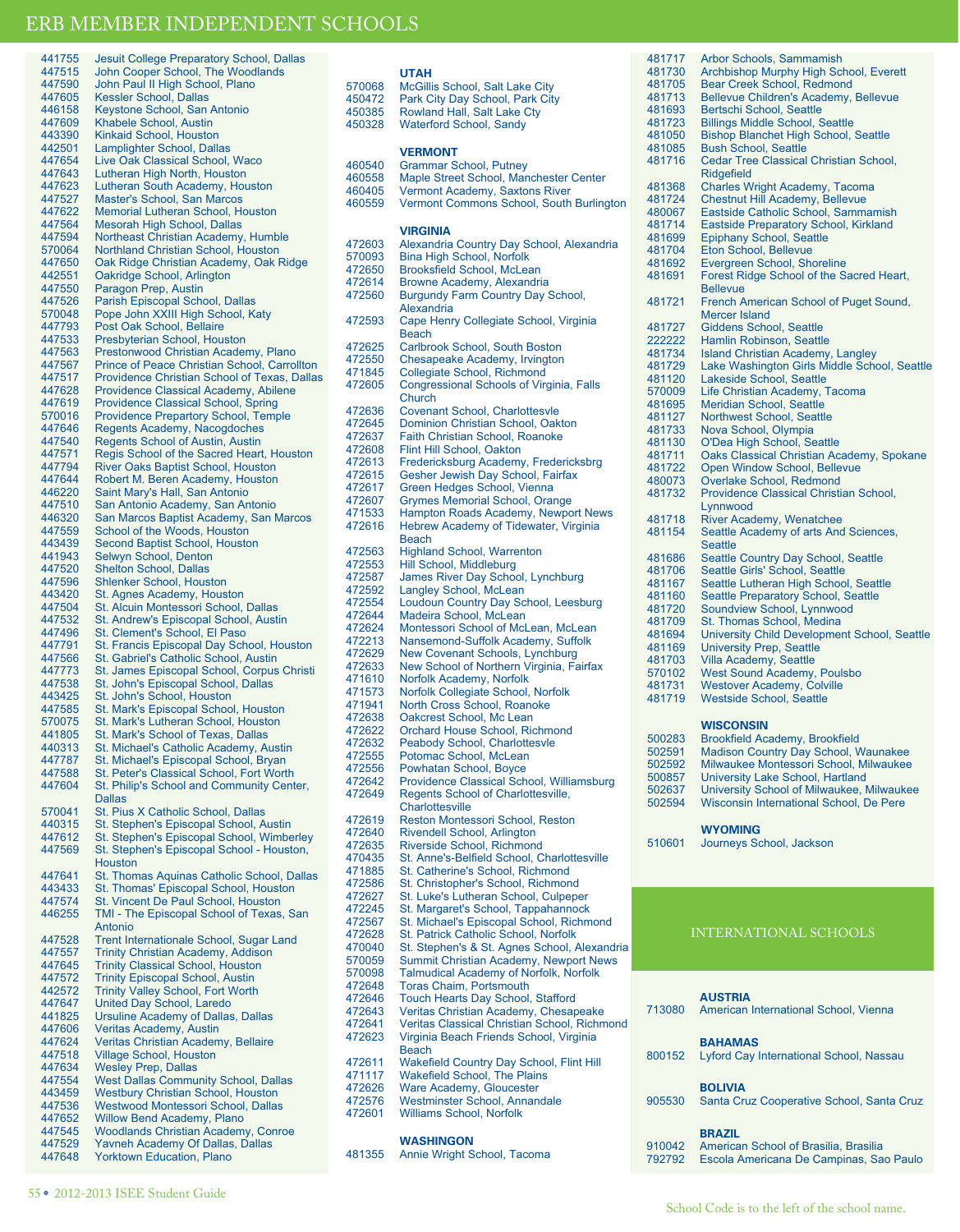**SIERRA LEONE**

| 910905<br>910130 | Escola Americana do Rio de Janeiro, Rio<br>International School Of Curitiba,<br>Curitiba-PR-CEP                                   |
|------------------|-----------------------------------------------------------------------------------------------------------------------------------|
| 910750<br>910580 | Oblatos De Maria Imaculada, Sao Paulo<br>Pan American School of Bahia, Bahia                                                      |
| 696620           | <b>BULGARIA</b><br>American College of Sofia, Sofia                                                                               |
| 612000           | <b>BURKINA FASO</b><br>International School of Ouagadougou,<br>Ouagadougou                                                        |
| 447556           | <b>CAMEROON</b><br>American School of Douala, Douala                                                                              |
| 829970<br>822880 | <b>CANADA</b><br>Holy Trinity School, Ontario<br>St. John's- Ravenscourt School, Winnipeg,<br>Man                                 |
| 920100           | <b>CHILE</b><br>International School Nido de Aguilas,<br>Santiago                                                                 |
| 670950           | <b>CHINA</b><br>Access International Academy Ningbo,<br>Ningbo Zhejia                                                             |
| 694570           | American International of Guangzhou,<br>Guangzhou                                                                                 |
| 670903           | Concordia International School Shanghai,<br>Shanghai                                                                              |
| 670830<br>694660 | Dalian American International School, Dalian<br>QSI International School of Shekou,                                               |
| 694650           | Guangdong<br><b>SMIC Private School, Pudong New Area</b>                                                                          |
| 570113           | Shanghai Jincai High School, Shanghai                                                                                             |
| 694560           | Tianjin International School, Tianjin                                                                                             |
| 925800           | <b>COLOMBIA</b><br>Columbus School, Medellin                                                                                      |
| 930230           | <b>ECUADOR</b><br>American School Quito, Quito                                                                                    |
| 102101           | <b>EL SALVADOR</b><br>American School of El Salvador, San<br>Salvador                                                             |
| 731270<br>731915 | <b>FRANCE</b><br>American School of Paris, St-Cloud<br>Lycee International- American Section, St.<br><b>Germain En Laye Cedex</b> |
| 617460           | <b>GHANA</b><br><b>Lincoln Community School, Accra</b>                                                                            |
| 854200           | <b>GUATEMALA</b><br>American School of Guatemala, Guatemala                                                                       |
| 630560           | <b>GUINEA</b><br><b>English Speaking Community School of</b><br>Guinea, Conkakry                                                  |
| 570062           | <b>HONDURAS</b><br>Happy Days & Freedom High School, San<br><b>Pedro Sula</b>                                                     |
| 670751<br>670885 | <b>HONG KONG SAR CHINA</b><br>Chinese International School, Hong Kong Sar<br>Hong Kong International School, Hong Kong            |
| 570019<br>671901 | INDIA<br>American Embassy School, New Delhi<br>American School of Bombay, Bandra (E)<br><b>Mumbai</b>                             |

| 675958                                                                       | <b>ISRAEL</b><br><b>Walworth Barbour American International</b><br>School, Even Yehuda                                                                                                                                                                                                                                          |  |  |  |
|------------------------------------------------------------------------------|---------------------------------------------------------------------------------------------------------------------------------------------------------------------------------------------------------------------------------------------------------------------------------------------------------------------------------|--|--|--|
| 748240                                                                       | <b>ITALY</b><br>American School Of Milan, Milan                                                                                                                                                                                                                                                                                 |  |  |  |
| 866651                                                                       | <b>JAMAICA</b><br>Hillel Academy, Kingston                                                                                                                                                                                                                                                                                      |  |  |  |
| 680400                                                                       | JAPAN                                                                                                                                                                                                                                                                                                                           |  |  |  |
| 680160                                                                       | American School in Japan, Tokyo<br>Canadian Academy, Kobe                                                                                                                                                                                                                                                                       |  |  |  |
| 570036                                                                       | Hiroo Gakuen, Tokyo                                                                                                                                                                                                                                                                                                             |  |  |  |
| 680920                                                                       | Hokkaido International School, Sapporo                                                                                                                                                                                                                                                                                          |  |  |  |
| 680330                                                                       | Nagoya International School, Nagoya,                                                                                                                                                                                                                                                                                            |  |  |  |
|                                                                              | Aichi-ken                                                                                                                                                                                                                                                                                                                       |  |  |  |
| 680988                                                                       | Nishimachi International School, Tokyo                                                                                                                                                                                                                                                                                          |  |  |  |
| 681070                                                                       | <b>JORDAN</b><br><b>American Community School, Amman</b>                                                                                                                                                                                                                                                                        |  |  |  |
| 685100                                                                       | <b>LEBANON</b><br>American Community School at Beirut, Beirut                                                                                                                                                                                                                                                                   |  |  |  |
| 754202                                                                       | <b>LUXEMBOURG</b><br>International School of Luxembourg,<br>Luxembourg                                                                                                                                                                                                                                                          |  |  |  |
| 686170                                                                       | <b>MALAYSIA</b><br>International School of Kuala Lumpur, Kuala<br>Lumpur                                                                                                                                                                                                                                                        |  |  |  |
| 570046                                                                       | <b>MAURITANIA</b><br>American International School of Nouakchott,<br>Nouakchott                                                                                                                                                                                                                                                 |  |  |  |
| 878291                                                                       | <b>MEXICO</b><br>American Institute of Monterrey, Santa<br>Catarina. N.L.                                                                                                                                                                                                                                                       |  |  |  |
| 870930                                                                       | American School Foundation of Guadalajara,                                                                                                                                                                                                                                                                                      |  |  |  |
|                                                                              | Guadalajara, Jalisco                                                                                                                                                                                                                                                                                                            |  |  |  |
| 870780<br>870955                                                             | American School of Tampico, Tampico Tamul<br>Instituto San Roberto, Garza Garcia                                                                                                                                                                                                                                                |  |  |  |
|                                                                              | <b>MOROCCO</b>                                                                                                                                                                                                                                                                                                                  |  |  |  |
| 625025                                                                       | Casablanca American School, Casablanca                                                                                                                                                                                                                                                                                          |  |  |  |
| 625175                                                                       | Rabat American School, Rabat                                                                                                                                                                                                                                                                                                    |  |  |  |
|                                                                              | <b>NICARAGUA</b>                                                                                                                                                                                                                                                                                                                |  |  |  |
| 878290                                                                       | Lincoln International Academy, Managua                                                                                                                                                                                                                                                                                          |  |  |  |
|                                                                              | <b>PAKISTAN</b>                                                                                                                                                                                                                                                                                                                 |  |  |  |
| 690330                                                                       | Karachi American School, Karachi                                                                                                                                                                                                                                                                                                |  |  |  |
| 570115                                                                       | Lahore American School, Lahore, Punjab                                                                                                                                                                                                                                                                                          |  |  |  |
| 705820                                                                       | <b>PHILIPPINES</b><br>International School Manila, Taguig Manila                                                                                                                                                                                                                                                                |  |  |  |
| 705650                                                                       | <b>PHILLIPPINES</b><br>Maria Montessori Foundation, Muntinlupa<br>City                                                                                                                                                                                                                                                          |  |  |  |
| 543800<br>546760<br>546750<br>543872<br>544400<br>546770<br>546160<br>546725 | <b>PUERTO RICO</b><br>Academia Santa Maria Reina, Ponce<br>Academia del Perpetuo Socorro, San Juan<br>American Military Academy, Guaynabo<br>Caribbean School, Ponce<br>Colegio San Ignacio de Loyola, San Juan<br>Commonwealth - Parkville School, San Juan<br>Saint John's School, San Juan<br>Tasis School In Dorado, Dorado |  |  |  |
| 683183                                                                       | <b>SAUDI ARABIA</b><br>Saudi Aramco Schools, Dhahran                                                                                                                                                                                                                                                                            |  |  |  |
|                                                                              |                                                                                                                                                                                                                                                                                                                                 |  |  |  |

| 090343                                                                       | American International School Of Freetown,<br>Freetown                                                                                                                                                                                                                                                                   |
|------------------------------------------------------------------------------|--------------------------------------------------------------------------------------------------------------------------------------------------------------------------------------------------------------------------------------------------------------------------------------------------------------------------|
| 570099<br>570076<br>570010<br>682550<br>682380<br>682385<br>682495<br>682450 | <b>SOUTH KOREA</b><br>Cheongna Dalton School, Incheon<br>Dwight International School Seoul, Seoul<br>Eastern Summit Academy, Gangwondo<br>Hoyah Academy, Seoul<br>Seoul Foreign School, Sodaemun-Gu Seoul<br>Seoul International School, Seoul<br><b>YBM Sisa, Seoul</b><br>Yongsan International School Of Seoul, Seoul |
| 792450<br>570015                                                             | <b>SPAIN</b><br>American School of Madrid, Madrid<br>Shoreless Lake School, Totana, Murcia                                                                                                                                                                                                                               |
| 716285<br>796820<br>796316                                                   | <b>SWITZERLAND</b><br>Antwerp International School, Ekeren<br>College du Leman International School,<br>Geneva<br>John F. Kennedy International School,<br>Saanen                                                                                                                                                        |
| 796890<br>685500                                                             | Zurich International School, Wadenswil<br><b>SYRIA</b><br>ICARDA International School of Aleppo,                                                                                                                                                                                                                         |
| 570014<br>694300<br>698000<br>698050<br>694201                               | Aleppo<br><b>TAIWAN</b><br>American School in Taichung, Taichung<br>Kaohsiung American School, Kaohsiung<br>National Experimental High School, Taiwan<br>National Nanke International Experimental<br><b>High School, Tainan</b><br>Taipei American School, Taipei                                                       |
| 792692                                                                       | <b>TRINIDAD AND TOBAGO</b><br>International School of Port of Spain,<br>Westmoorings                                                                                                                                                                                                                                     |
| 696700<br>668560<br>696220                                                   | <b>TURKEY</b><br>American Collegiate Institue/Sev Elementary<br>School, Izmir<br><b>Hisar Education Foundation, Istanbul</b><br>Robert College, Istanbul                                                                                                                                                                 |
| 550280                                                                       | <b>U.S. VIRGIN ISLANDS</b><br>Antilles School, St Thomas                                                                                                                                                                                                                                                                 |
| 649200<br>697020<br>649210                                                   | <b>UNITED ARAB EMIRATES</b><br>American Community School of Abu Dhabi,<br>Abu Dhabi<br>American International School in Abu Dhabi,<br>Abu Dhabi<br>American School of Dubai, Al Barsha                                                                                                                                   |
| 724190<br>724412<br>724736                                                   | <b>UNITED KINGDOM</b><br><b>ACS Hillingdon International School,</b><br><b>Middlesex</b><br>American School in London, London<br><b>Tasis England American School, Surrey</b>                                                                                                                                            |
| 570005<br>950780<br>950400<br>102067                                         | <b>VENEZUELA</b><br>Anzoategui International School, Anaco<br>Colegio Internacional Puerto La Cruz, Edo,<br>Anzoateg<br>Escuela Campo Alegre, Caracas<br>International School Of Monagas, Estado<br>Monagas                                                                                                              |

### **VIETNAM**

694670 Saigon South International School, Ho Chi Minh City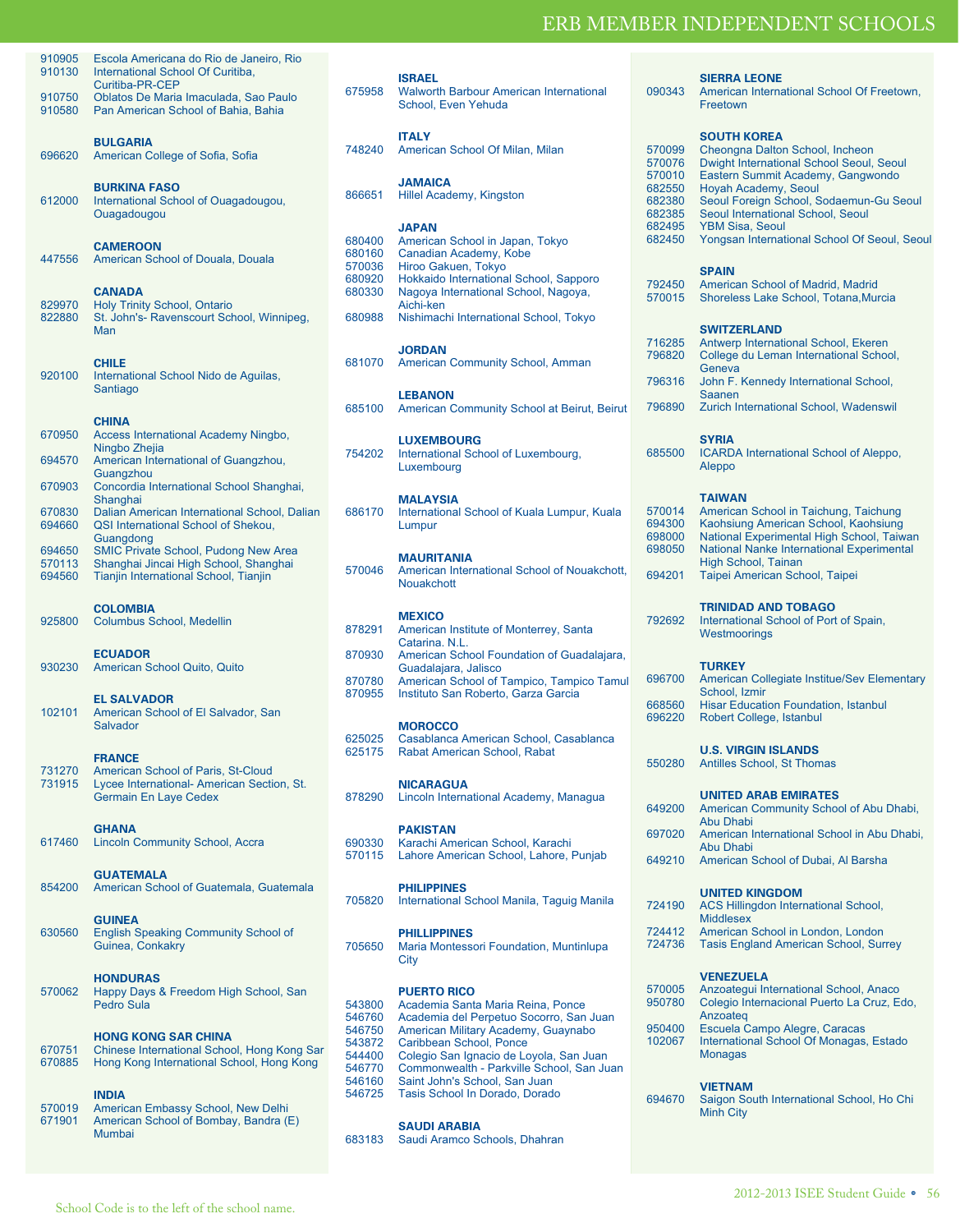### ERB MEMBER EDUCATIONAL CONSULTANTS, PROGRAMS AND ASSOCIATIONS

### **CALIFORNIA**

| 222665 | A Better Chance Inc., Los Angeles               |
|--------|-------------------------------------------------|
| 054180 | <b>Independant School Alliance For Minority</b> |
|        | Affairs, Los Angeles                            |
| 570124 | Breakthrough-San Francisco at San Francisco     |
|        | Day School, San Francisco                       |
|        |                                                 |

### **CONNECTICUT**

| 460002 | Greenwich Education & Prep, Cos Cob       |
|--------|-------------------------------------------|
| 460001 | Virginia J. Bush Associates, Old Saybrook |
| 071094 | <b>REACH Prep Inc., Stamford</b>          |
| 071098 | Summer Institute for the Gifted, Stamford |
| 071082 | Howard Greene & Assoc. Inc., Westport     |
| 070003 | Steinbrecher & Partners, Llc, Westport    |

### **DISTRICT OF COLUMBIA**

090321 Black Student Fund, Washington 090338 Jean H. Baldwin, M.A., Washington

### **FLORIDA**

| 102088 | Martha Moses, Miami |  |
|--------|---------------------|--|
|--------|---------------------|--|

**ILLINOIS**

| 144866 | High Jump, Chicago |  |
|--------|--------------------|--|

### **MARYLAND**

211197 Baltimore Education Scholarship Trust (B.E.S.T), Baltimore

### **MASSACHUSETTS**

| 222665 | A Better Chance Inc., Boston                  |
|--------|-----------------------------------------------|
| 220001 | Howland, Spence & Mcmillan, Boston            |
| 222766 | Project D.E.E.P. Associates, Inc., Dorchester |
| 222737 | Leslie S. Goldberg & Associates, Llc.         |
|        | Hingham                                       |
| 222772 | John Gray Educational Consulting, Needham     |
| 222736 | Midge Lipkin, Needham                         |
| 222735 | Robert F. Bilello, Wellesley                  |
|        |                                               |

### **NEW JERSEY**

311936 New Jersey Seeds, Newark

### **NEW YORK**

| 222665 | A Better Chance Inc., New York            |
|--------|-------------------------------------------|
| 336589 | Lois Berman, Ph.D., New York              |
| 336535 | <b>Oliver Scholars Program, New York</b>  |
| 336541 | Prep For Prep, New York                   |
| 336608 | <b>Teak Fellowship, New York</b>          |
| 336644 | Prep School Search, Nyack                 |
| 336617 | School Choice International, White Plains |
|        |                                           |

### **OHIO**

365943 Queen City Foundation, Cincinnati

### **PENNSYLVANIA**

|        | 222665 A Better Chance Inc., Philadelphia      |
|--------|------------------------------------------------|
| 570067 | <b>FAME, Pittsburgh</b>                        |
| 395600 | <b>Mainline Educational Services, Rosemont</b> |
|        |                                                |

## **RHODE ISLAND**

000040 Providence Summerbridge, Providence

# **TEXAS**

| 570035 | Breakthrough-Austin, Austin           |
|--------|---------------------------------------|
| 447615 | <b>Future Leaders Program, Dallas</b> |
| 447537 | Education Specialists, Inc., Houston  |
| 447637 | Shakti Dalal, Houston                 |
|        |                                       |

### **WASHINGON**

### **INTERNATIONAL**

682390 Starr Education Services, Inc., Seoul